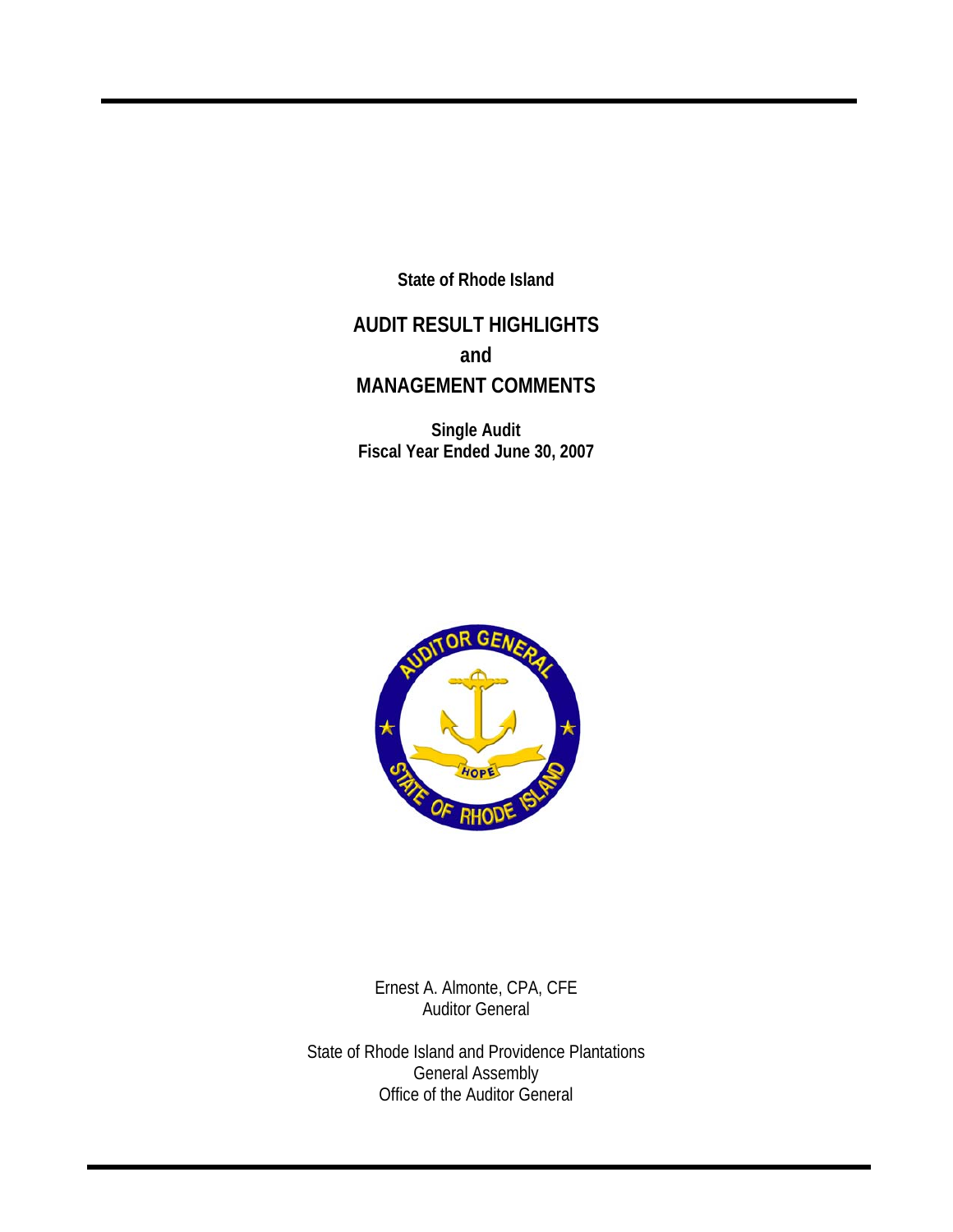

STATE of RHODE ISLAND and PROVIDENCE PLANTATIONS

GENERAL ASSEMBLY

OFFICE of the AUDITOR GENERAL

♦ *INTEGRITY*

♦ *RELIABILITY*

♦ *INDEPENDENCE*

♦ *ACCOUNTABILITY*

ERNEST A. ALMONTE, CPA, CFE **AUDITOR GENERAL** ernest.almonte@oag.ri.gov

July 16, 2008

### JOINT COMMITTEE ON LEGISLATIVE SERVICES:

SPEAKER William J. Murphy, Chairman

Senator Joseph A. Montalbano Senator Dennis L. Algiere Representative Gordon D. Fox Representative Robert A. Watson

 We have completed our Single Audit of the State for the fiscal year ended June 30, 2007 and have issued our *Single Audit Report* separately. This communication supplements the *Single Audit Report* and includes audit result highlights as well as management comments and related recommendations. In our opinion, these management comments, while less significant than findings included in the *Single Audit Report*, still warrant communication and the attention of the State's management.

Sincerely,

Cancert A. Almonte<br>Ernest A. Almonte, CPA, CFE

Auditor General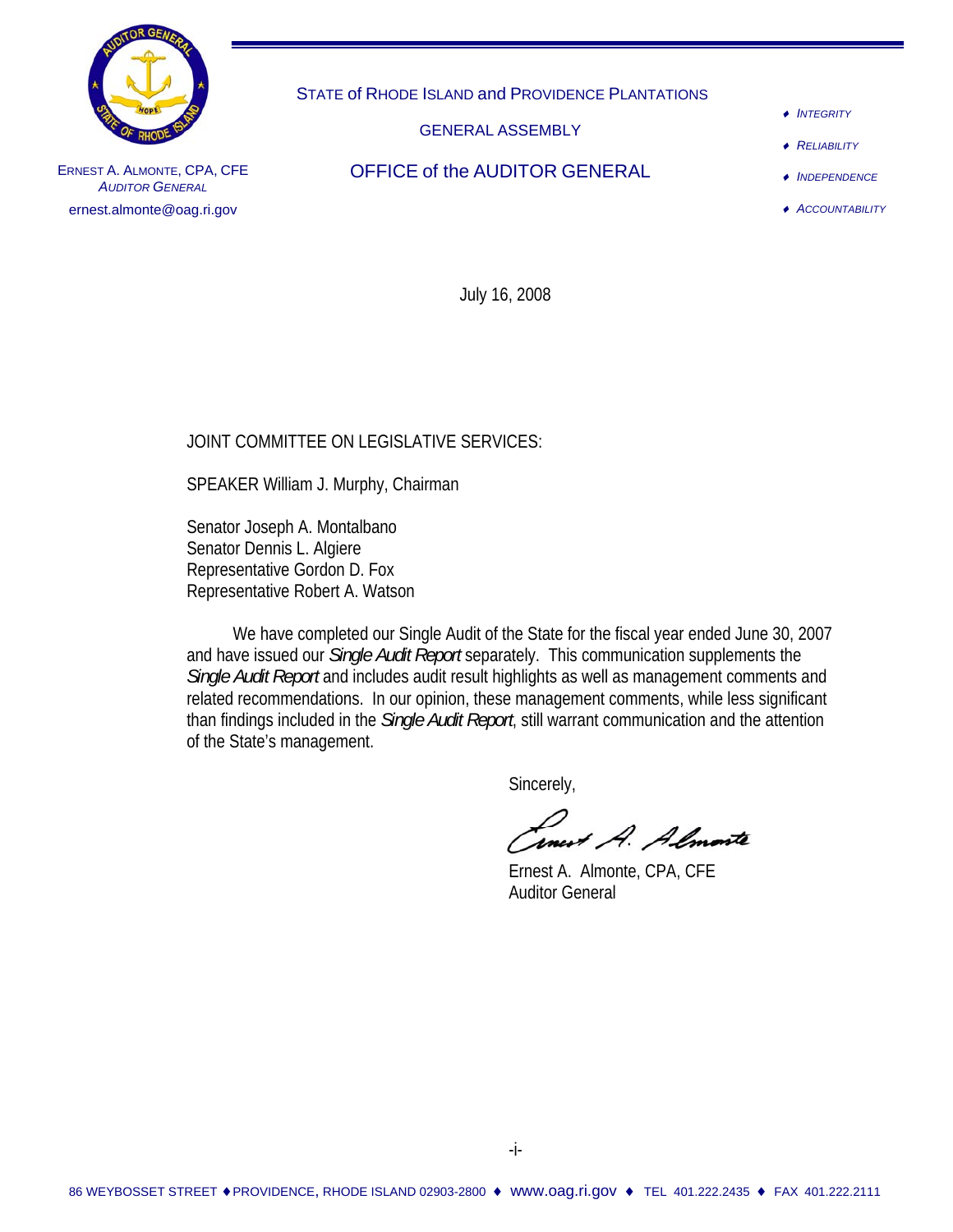## **Table of Contents**

|                                                                                    | Page           |
|------------------------------------------------------------------------------------|----------------|
| Overview                                                                           | Τ              |
| Discussion of the Significance of the Audit Results                                | 2              |
| Fiscal 2007 Significant Deficiencies by Functional Impact Area                     | $\overline{4}$ |
| Management Comments - Fiscal 2007                                                  |                |
| <b>Fraud Risk Factors</b>                                                          | 7              |
| State Budget                                                                       | $\overline{7}$ |
| <b>Statewide Centralized Cost Allocations</b>                                      | 8              |
| Use of Bond Proceeds for Non-Capital Purposes                                      | 8              |
| Subrecipient Monitoring - Review of Single Audit Reports                           | 9              |
| Require Direct Deposit for All Employee Payroll                                    | 10             |
| Drawdowns of Federal Funds                                                         | 10             |
| RIFANS - Check Handling Codes                                                      | 11             |
| Collateralization of Deposits with Financial Institutions                          | 11             |
| <b>Controls Over Payroll for State Employees</b>                                   | 12             |
| <b>Medicaid Claims Liability Estimation Process</b>                                | 12             |
| Government-wide Financial Statements - Accounting for Debt Premiums, Discounts     |                |
| and Issuance Costs                                                                 | 13             |
| Timely Settlement of Interfund Receivables and Liabilities                         | 13             |
| <b>Assessed Fringe Benefits Rate</b>                                               | 13             |
| RIFANS Web Reporting / Lack of Standardized Reports in RIFANS                      | 14             |
| Budgetary Comparison Schedules included in CAFR                                    | 14             |
| Improving Cash Reconciliation Efficiency                                           | 15             |
| Taxation - Taxpayer Compliance - Cross-match Tax Filings                           | 15             |
| Taxation - Sales Tax Filing Frequency                                              | 15             |
| Taxation - W-3 Reconciliations                                                     | 16             |
| <b>Taxation - Estimated Receivables</b>                                            | 16             |
| Taxation - Reconciliation of Cash Receipts Posted to the Taxation Mainframe System |                |
| to RIFANS<br><b>Taxation - Personal Income Tax Returns</b>                         | 17<br>17       |
| Taxation - Returned Tax Refund Checks                                              | 17             |
| Taxation - Taxes Receivable Balances                                               | 18             |
| Allowance for Uncollectible Accounts - Department of Labor and Training (DLT)      | 18             |
| Department of Health - Contract Employees                                          | 18             |
| Cost Allocation of Capitol Police Expenditures through the Central Utilities Fund  | 19             |
| <b>Escrow Liability Account Reconciliations</b>                                    | 19             |
| Debt Management System - File Back-up procedures                                   | 20             |
| Accounting Standards Impacting the State's Future Financial Reporting              | 21             |
| <b>Corrective Action Plan</b>                                                      | 24             |
|                                                                                    |                |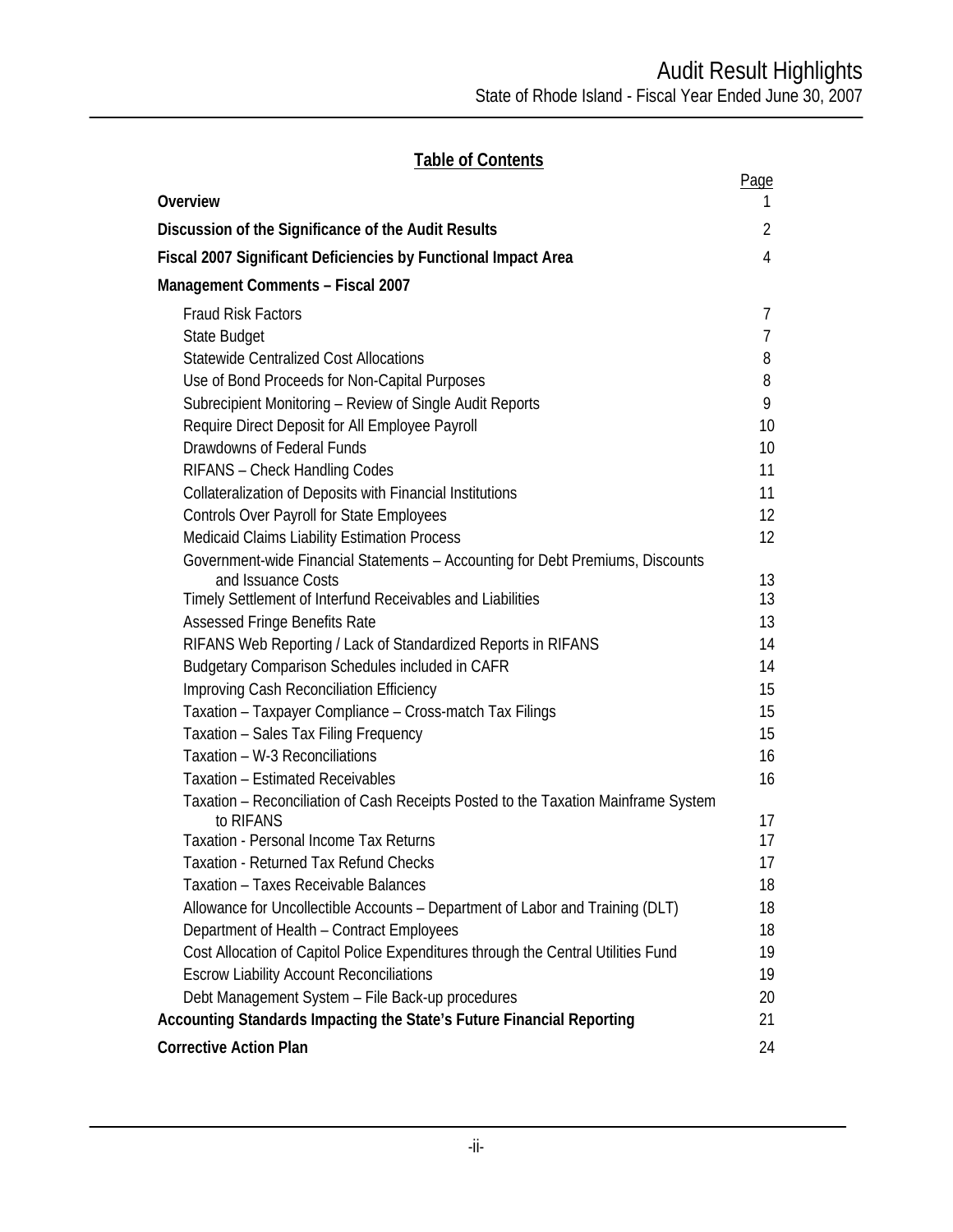#### **OVERVIEW**

 We performed a comprehensive audit of the State of Rhode Island for the fiscal year ended June 30, 2007. The State's basic financial statements and our *Independent Auditor's Report* thereon are presented in the *State's Comprehensive Annual Financial Report*. The *Single Audit Report* includes the State's basic financial statements, the Schedule of Expenditures of Federal Awards, our report on internal control over financial reporting and compliance, and our opinion on compliance with requirements applicable to each major federal program and our report on internal control over compliance. The *Single Audit Report*, required by federal law, also includes findings and recommendations, relating to both the financial statements and the administration of federal programs, deemed to be significant deficiencies in internal control, instances of material noncompliance, or matters required to be reported by OMB Circular A-133.

The results of our audit, as communicated in various opinions, reports, and findings and recommendations, are summarized below:

#### *Financial Statements –*

- We found that the State's basic financial statements presented fairly, in all material respects, the respective financial position of the governmental activities, the business-type activities, the aggregate discretely presented component units, each major fund, and the aggregate remaining fund information of the State, as of June 30, 2007, and the respective changes in financial position for the year then ended.
- We issued a report on internal control over financial reporting and on compliance and other matters based on an audit of financial statements performed in accordance with *Government Auditing Standards.* This report references 43 significant deficiencies of which 17 are considered material weaknesses in internal control over financial reporting. A table beginning on page 4 demonstrates the wide-ranging impact of the significant deficiencies on multiple functional areas of the State's operations. These significant deficiencies and related recommendations are included in the State's *Single Audit Report* for the year ended June 30, 2007.
- We presented 30 management comments and recommendations (included herein beginning on page 7) intended to improve internal control or enhance compliance with laws, regulations or contracts. These management comments are less significant findings than those considered to be significant deficiencies, yet, in our opinion still warrant communication and the attention of the State's management. In addition, we communicated one management comment relating to the operations of the Division of Taxation separately and confidentially to avoid any unintended impact on taxpayer compliance.

#### *Federal Programs –*

- We issued a report on compliance with requirements applicable to each major federal program and on internal control over compliance in accordance with OMB Circular A-133. Our opinion on compliance for each of 34 major programs (or clusters of programs) was qualified for five programs. Material noncompliance was reported for four major federal programs. In the other instance, we were unable to obtain sufficient documentation to determine whether the State complied with certain compliance requirements applicable to a major program.
- These instances of noncompliance, significant deficiencies, and related recommendations are included in the State's *Single Audit Report* for the year ended June 30, 2007. This report references 58 significant deficiencies of which ten are considered material weaknesses in internal control over compliance with federal requirements.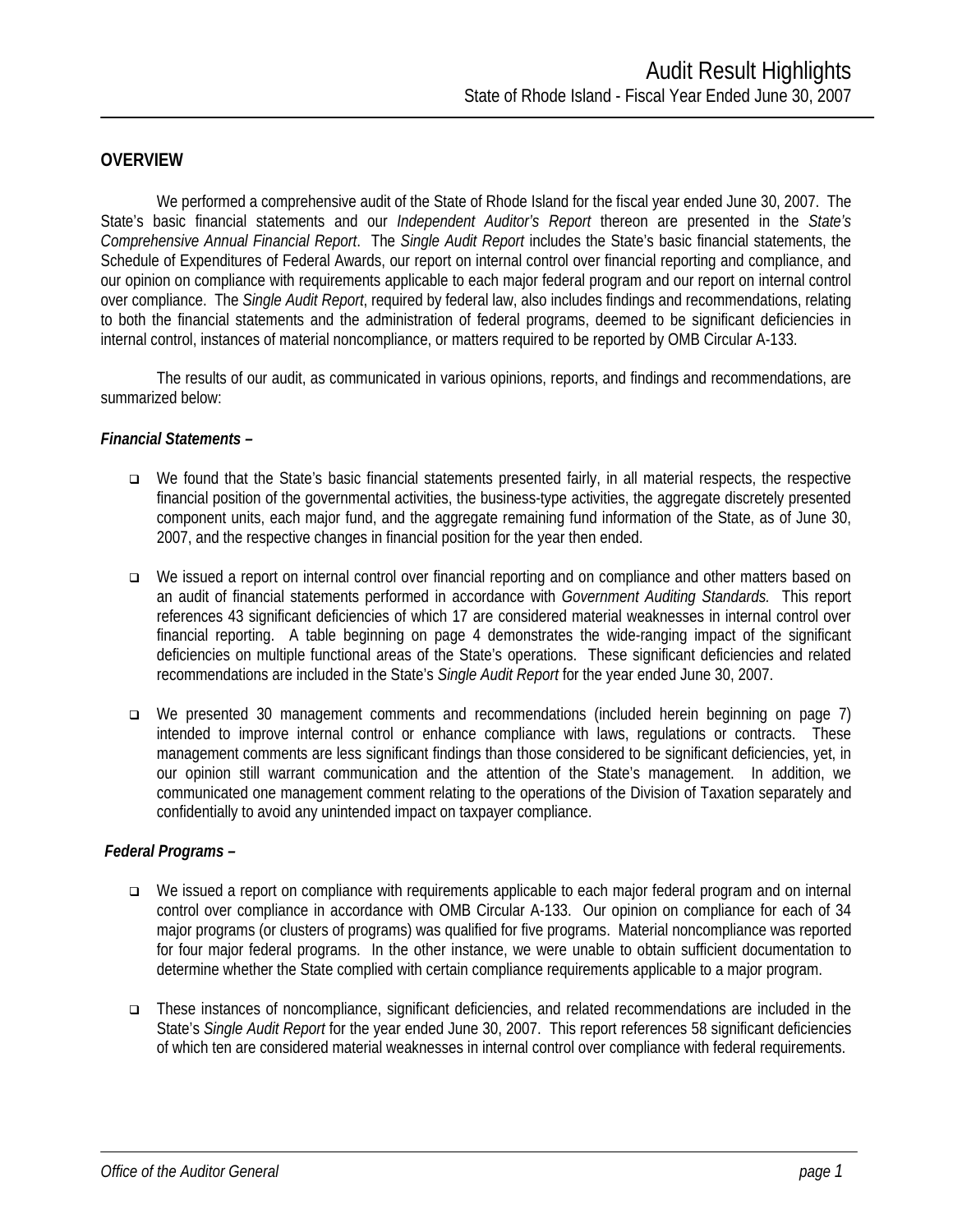#### **DISCUSSION OF THE SIGNIFICANCE OF THE AUDIT RESULTS**

The State received unqualified opinions on its financial statements for fiscal 2007, achieving a long standing goal relating to financial reporting. This was accomplished by addressing accounting and financial reporting issues existing in prior years for the Intermodal Surface Transportation (IST) Fund, and Grant Anticipation Revenue Vehicle Fund (GARVEE), both major funds. Our opinions on these major funds were qualified for fiscal 2006. Accounting and financial reporting issues related to capital assets, which caused our opinion on the State's financial statements to be qualified for many years, had been largely addressed in prior fiscal years.

While our opinions on the State's financial statements were unqualified we noted significant deficiencies in the State's control procedures that require attention. The number of control deficiencies reported increased over prior years due to the implementation of new auditing standards which redefined the criteria for required communication of internal control weaknesses to management. Statement on Auditing Standards No. 112, *Communicating Internal Control Related Matters Identified in an Audit* essentially requires all control deficiencies, that could result in a financial statement misstatement or instance of noncompliance that is more than inconsequential, to be reported by the auditor. The key terms defined in SAS 112 are:

- **Control deficiency** as a weakness in the design or operation of a control that does not allow management or employees, in the normal course of performing their assigned functions, to prevent or detect misstatements on a timely basis.
- **significant deficiency** is a control deficiency, or combination of control deficiencies, that adversely affects the entity's ability to initiate, authorize, record, process, or report financial data reliably in accordance with generally accepted accounting principles such that there is more than a remote likelihood that a misstatement of the entity's financial statements that is more than inconsequential will not be prevented or detected by the entity's internal control.
- *material weakness* is a significant deficiency or combination of significant deficiencies, that results in more than a remote likelihood that a material misstatement of the financial statements will not be prevented or detected by the entity's internal control.

Consequently, more control deficiencies met the required reporting criteria.

The State substantially modified and renamed its statewide accounting system for fiscal 2007. The new accounting system, called the Rhode Island Financial and Accounting Network System (RIFANS), includes Oracle's procurement, accounts payable, and asset (capital asset) modules in addition to the general ledger module utilized previously by the State. Implementation of these modules is a move towards a fully-integrated comprehensive accounting system for the State. The design and operation of RIFANS required many operational changes and altered the overall control structure related to the State's accounting and financial reporting processes.

As is often the case in a newly implemented accounting system, all necessary controls are not yet fully operational. We reported several control weaknesses that existed during RIFANS' first year of operation. RIFANS, although more integrated than its predecessor, RISAIL, still lacks many functionalities of a fully integrated comprehensive financial reporting system. The State must continue to make progress towards the goal of a fully integrated accounting system in order to resolve many of the control deficiencies noted during our audit.

The State needs to enhance procedures to better accumulate all relevant financial reporting information from the various agencies and departments of the State. We noted several instances where information (federal program disallowances, legal settlements, etc.) required for the fair presentation of the State's financial statements was not communicated to the Office of Accounts and Control. The State should implement a process whereby key financial managers outside the Office of Accounts and Control are informed of the types of information that could affect the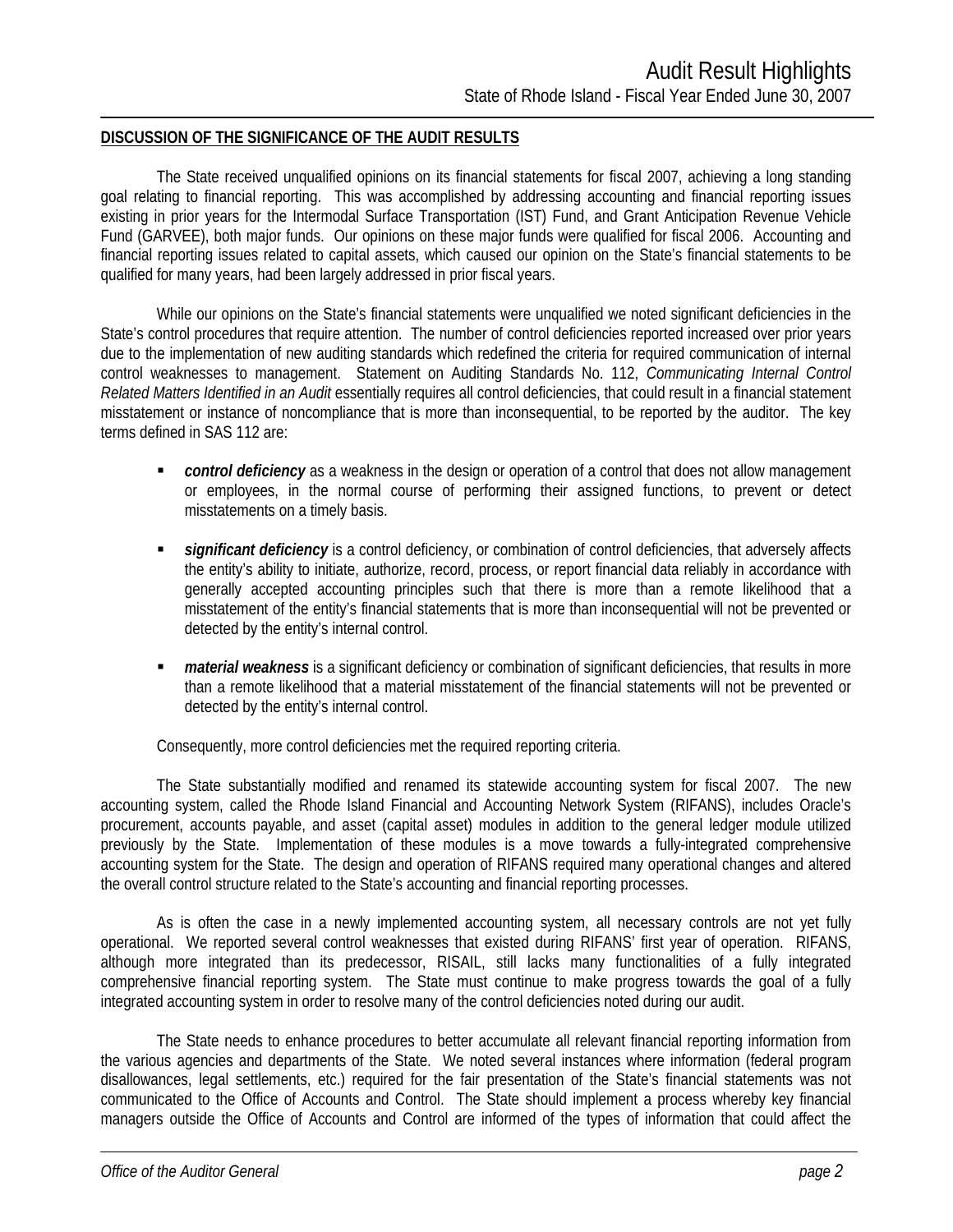State's financial reporting. Information meeting the defined criteria should then be forwarded to the Office of Accounts and Control on a timely basis throughout the year. Additionally, the Office of Accounts and Control should make specific inquiries of other departments and agencies in conjunction with drafting the State's annual financial statements. Numerous audit adjustments were required to appropriately reflect these items in the financial statements since critical information was not available or considered in the preparation of the draft financial statements.

 The State's Division of Information Technology has developed Comprehensive Information Systems Security Policies and Procedures designed to provide uniform security standards over all the State's information systems. We found that little progress was made during fiscal 2007 to apply these standards to the State's various systems. For example, new systems such as RIFANS have been implemented by the State without complying with the State's system security policies and procedures. System security standards should be operational prior to system implementation.

The State will need to identify security concerns relating to its systems and assign a risk to these concerns so that a plan can be developed that will address these issues on a priority basis. Once the State's policies and procedures are implemented, it will be critical that the State develop adequate monitoring procedures to ensure that these systems remain in compliance.

As the findings included in the *Single Audit Report* and these additional management comments indicate, the State still faces challenges in continuing to reform the State's financial systems and processes, as well as improving the overall security of the State's information technology resources. The State must continue to devote the resources necessary to address the internal control deficiencies cited in the *Single Audit Report*. Further, the State will need to implement modules for other vital financial components such as revenue/receivables, human resources, grants management, cash management, and budget preparation, as examples, to obtain the full benefits and efficiencies of an integrated financial reporting system.

The significant number of findings related to the administration of federal programs is of concern. Continued receipt of federal funding, which constitutes a large part of the State's annual operating budget, is contingent upon compliance with federal program requirements. If the State fails to take timely corrective action on compliance findings, the federal government can request the return of federal funds, withhold future funding, and sanction the State for past noncompliance. Such matters take on increased significance in light of the State's current fiscal challenges.

Control deficiencies in the design and operations of internal control over financial reporting (significant deficiencies and material weaknesses) are described in detail in findings included in the *Single Audit Report*. The management comments included herein are "second tier" findings which in many instances are important control issues that represent less risk to financial reporting than those deemed significant deficiencies and material weaknesses.

The State must continue to address the issues highlighted in the *Single Audit Report* and the management comments included herein. This will be challenging in light of the State's current fiscal challenges; however, the State needs to invest in both personnel and technology to significantly improve the effectiveness and efficiency of its financial management and reporting processes.

.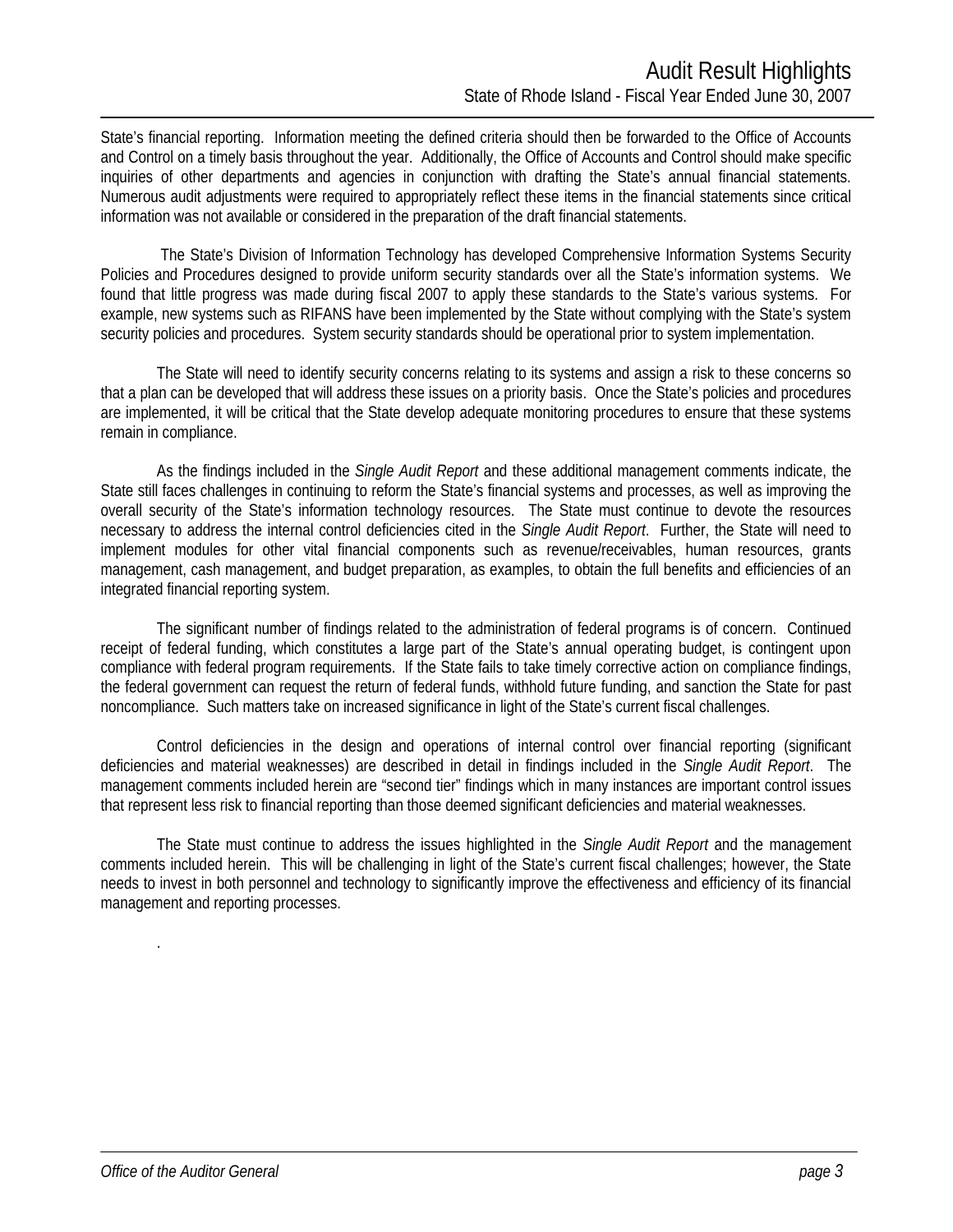|            |                                                                                                                |                             | <b>Functional Impact Area</b> |                                      |                         |                                          |                                                         |                                                             |
|------------|----------------------------------------------------------------------------------------------------------------|-----------------------------|-------------------------------|--------------------------------------|-------------------------|------------------------------------------|---------------------------------------------------------|-------------------------------------------------------------|
| Finding    | <b>Description</b>                                                                                             | <b>Material</b><br>Weakness | Financial<br><b>Reporting</b> | <b>Accounting</b><br><b>Controls</b> | Financial<br>Management | Asset<br>Management<br>and<br>Protection | <b>Information</b><br><b>Systems</b><br><b>Security</b> | Compliance<br><b>With Laws</b><br>and<br><b>Regulations</b> |
| $2007 - 1$ | Controls Over Accounting and Financial Reporting - Statewide<br><b>Accounting System</b>                       |                             |                               |                                      | ш                       | П                                        |                                                         |                                                             |
| 2007-2     | Complete Implementation of a Comprehensive Fully-Integrated<br><b>State Accounting System</b>                  |                             |                               | ■                                    | m                       | П                                        |                                                         |                                                             |
| $2007 - 3$ | <b>Controls Over Compliance With State Purchasing Regulations</b>                                              |                             | П                             |                                      | n                       | П                                        |                                                         |                                                             |
| 2007-4     | Accumulation and Consideration of All Relevant Data Necessary for<br><b>Financial Reporting</b>                |                             | ■                             | Ш                                    | m                       | n                                        |                                                         |                                                             |
| 2007-5     | Controls Over Long-Term Account Balances Used in Preparing the<br>Government-Wide Financial Statements         |                             |                               |                                      | m                       | ▬                                        |                                                         |                                                             |
| 2007-6     | <b>Controls Over Recording Tax Revenues Consistent With Generally</b><br><b>Accepted Accounting Principles</b> |                             |                               |                                      | ш                       |                                          |                                                         |                                                             |
| $2007 - 7$ | Accounting Controls Over Federal Revenue and Expenditures                                                      |                             | ш                             | П                                    | n                       |                                          |                                                         |                                                             |
| 2007-8     | <b>Controls Over State Payroll Processing</b>                                                                  |                             | ■                             |                                      | п                       | п                                        |                                                         |                                                             |
| 2007-9     | Controls Over the Identification and Recording of Year End Accruals                                            |                             | П                             | Ш                                    | n                       |                                          |                                                         |                                                             |
| 2007-10    | <b>Transactions With Component Units</b>                                                                       |                             | ш                             | ш                                    | n                       |                                          |                                                         |                                                             |
| 2007-11    | Legacy Systems - Account Structure Conversion                                                                  |                             | ш                             | ш                                    | ш                       |                                          |                                                         |                                                             |
| 2007-12    | Accounting and Physical Control Over Capital Assets                                                            |                             | П                             | ш                                    | n                       | n                                        |                                                         |                                                             |
| 2007-13    | <b>Capital Leases</b>                                                                                          |                             | П                             | $\blacksquare$                       | П                       | $\blacksquare$                           |                                                         |                                                             |
| 2007-14    | <b>RIFANS Access Controls</b>                                                                                  |                             | П                             | П                                    |                         |                                          | п                                                       |                                                             |
| 2007-15    | Controls Over Expenditure Data Imports to RIFANS                                                               |                             |                               |                                      | m.                      | П                                        |                                                         |                                                             |
| 2007-16    | <b>Accounting Control Over Investment Transactions</b>                                                         |                             | П                             | П                                    | п                       | П                                        |                                                         |                                                             |
| 2007-17    | <b>Funds on Deposit With Fiscal Agent</b>                                                                      |                             | ■                             | ш                                    | n                       | n                                        |                                                         |                                                             |
| 2007-18    | <b>Disclosure of Deposit and Investment Risks</b>                                                              |                             |                               | ▅                                    | m                       |                                          |                                                         |                                                             |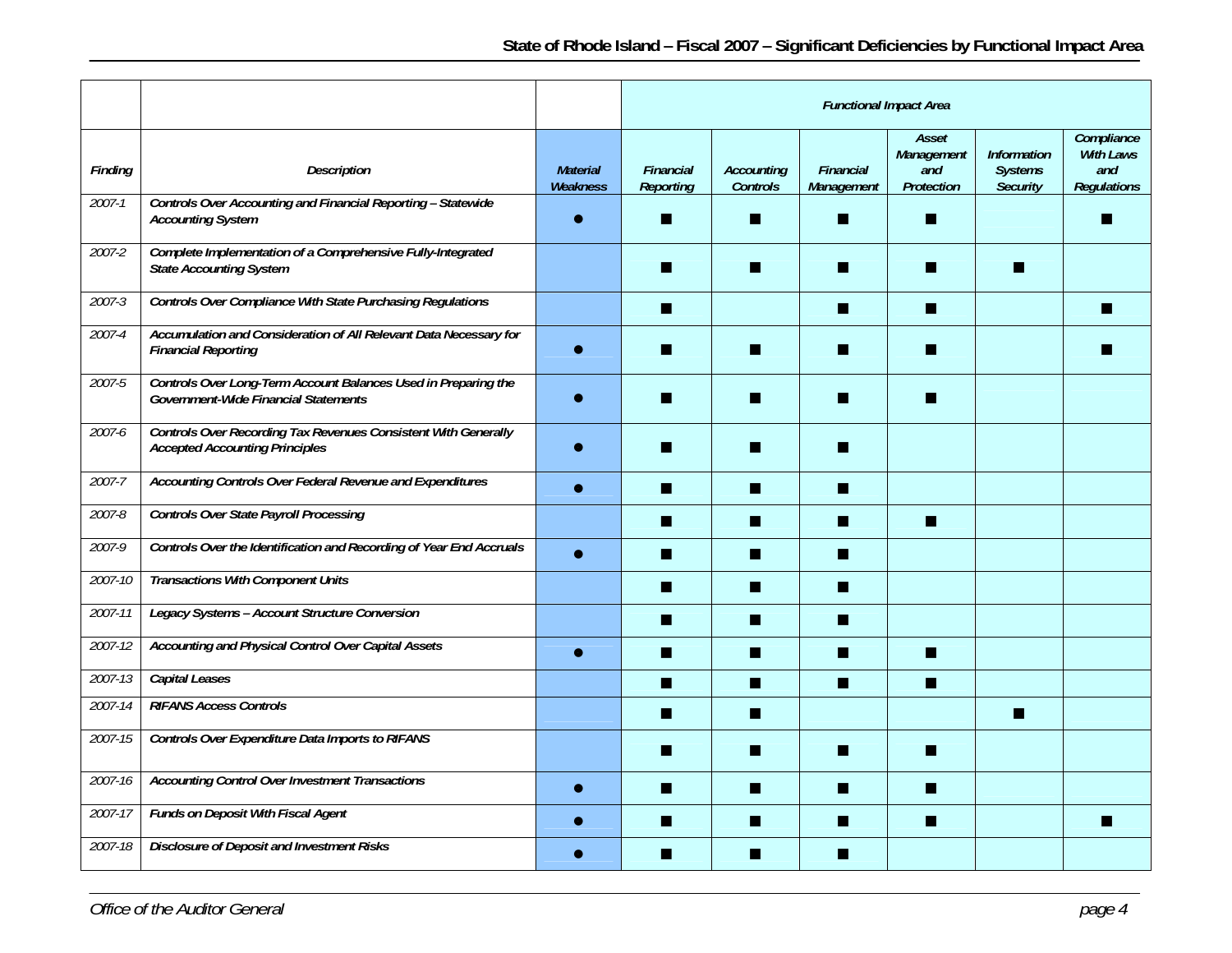|         |                                                                                                                                                                         |                             | <b>Functional Impact Area</b> |                               |                                |                                          |                                                         |                                                             |
|---------|-------------------------------------------------------------------------------------------------------------------------------------------------------------------------|-----------------------------|-------------------------------|-------------------------------|--------------------------------|------------------------------------------|---------------------------------------------------------|-------------------------------------------------------------|
| Finding | <b>Description</b>                                                                                                                                                      | <b>Material</b><br>Weakness | Financial<br>Reporting        | <b>Accounting</b><br>Controls | <b>Financial</b><br>Management | Asset<br>Management<br>and<br>Protection | <b>Information</b><br><b>Systems</b><br><b>Security</b> | Compliance<br><b>With Laws</b><br>and<br><b>Regulations</b> |
| 2007-19 | Controls Over Accounting Transactions Relating to the<br><b>Issuance of Debt</b>                                                                                        |                             |                               |                               | ш                              |                                          |                                                         |                                                             |
| 2007-20 | Taxation - Controls Over Electronic Funds Transfer (EFT)<br>Receipts                                                                                                    |                             |                               |                               |                                |                                          |                                                         |                                                             |
| 2007-21 | Taxation - Controls Over the Recording of Accounts Receivable<br><b>Correction Adjustments</b>                                                                          |                             | ■                             | ш                             |                                |                                          |                                                         |                                                             |
| 2007-22 | Controls Over Employee Payroll System                                                                                                                                   |                             | ш                             | П                             |                                | П                                        | ш                                                       |                                                             |
| 2007-23 | Comprehensive Information Systems Security Policies and<br><b>Procedures</b>                                                                                            |                             |                               |                               |                                |                                          |                                                         |                                                             |
| 2007-24 | Fiscal Agent Oversight - Medical Assistance Program                                                                                                                     |                             | ш                             | ш                             | П                              |                                          | ш                                                       |                                                             |
| 2007-25 | Automated Data Processing (ADP) Risk Analysis and System<br><b>Security Review</b>                                                                                      |                             |                               | П                             | n                              |                                          |                                                         |                                                             |
| 2007-26 | Intermodal Surface Transportation Fund - Financial Reporting                                                                                                            |                             | ш                             | П                             | n                              |                                          |                                                         |                                                             |
| 2007-27 | <b>GARVEE Capital Projects Fund</b>                                                                                                                                     |                             | ш                             | Ш                             | n                              |                                          |                                                         |                                                             |
| 2007-28 | Systems Security Over RIDOT IT Applications Impacting Financial<br>Reporting                                                                                            |                             | ш                             | ш                             | m                              |                                          | w                                                       |                                                             |
| 2007-29 | <b>Employment Security Fund and Temporary Disability Insurance</b><br><b>Fund - Tax Revenue Accruals</b>                                                                |                             |                               |                               | ш                              |                                          |                                                         |                                                             |
| 2007-30 | Rhode Island Lottery Fund-Monitoring of Video Lottery Operations                                                                                                        |                             | ш                             | ш                             | п                              |                                          |                                                         |                                                             |
| 2007-31 | Rhode Island Lottery Fund- Reconciliation to the State's Accounting<br>System                                                                                           |                             |                               |                               | m                              |                                          |                                                         |                                                             |
| 2007-32 | Employees' Retirement System - Pension Trust Funds - Improve<br>Monitoring Controls Over System Investments and Enhance<br>Information Required For Financial Reporting |                             |                               |                               |                                |                                          |                                                         |                                                             |
| 2007-33 | Employees' Retirement System - Pension Trust Funds - Improve the<br>Reliability of Contributions Receivable Reported by the ANCHOR<br>System                            |                             |                               |                               | ш                              |                                          |                                                         |                                                             |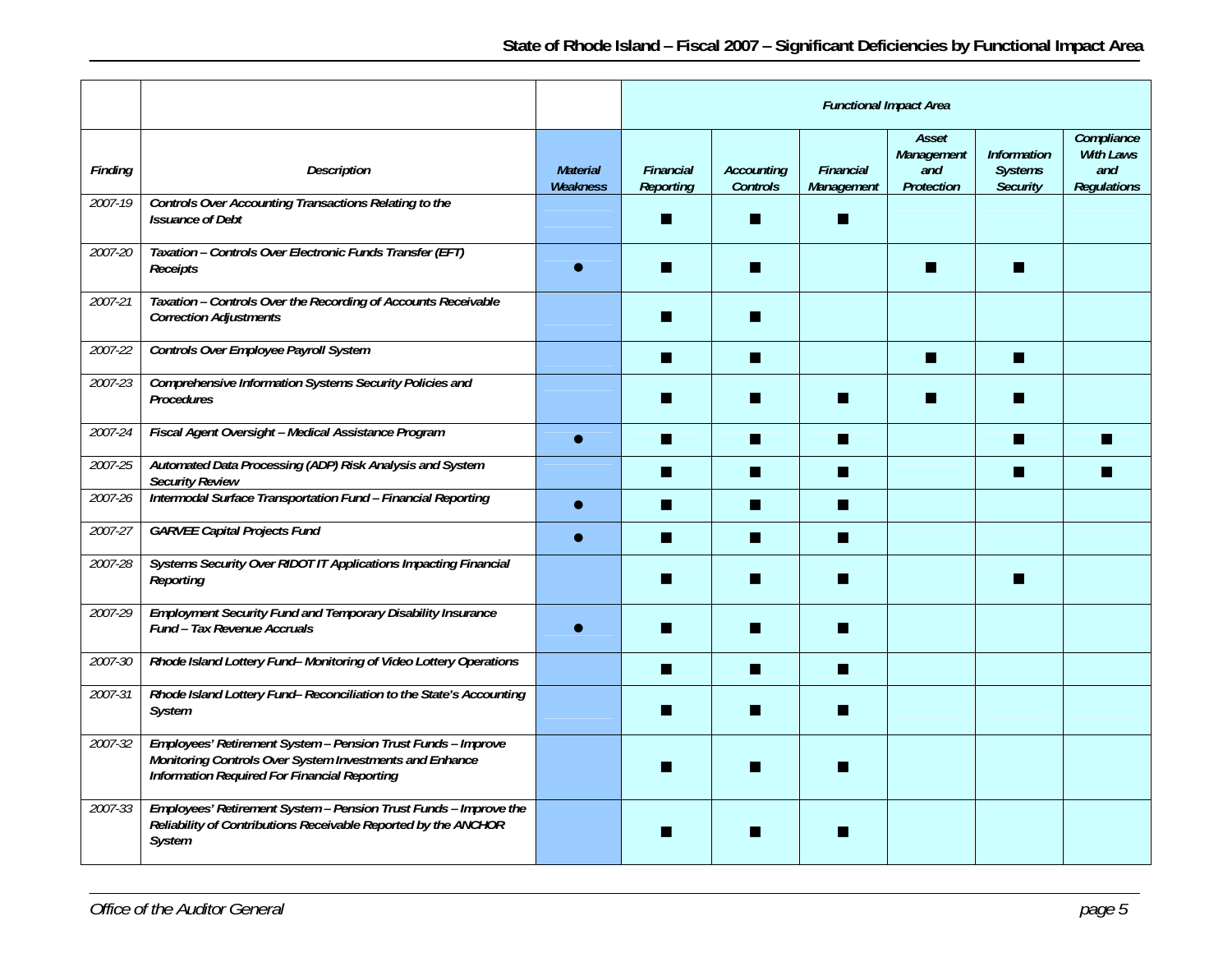|         |                                                                                                                          |                                    | <b>Functional Impact Area</b>        |                                      |                                |                                          |                                                         |                                                             |
|---------|--------------------------------------------------------------------------------------------------------------------------|------------------------------------|--------------------------------------|--------------------------------------|--------------------------------|------------------------------------------|---------------------------------------------------------|-------------------------------------------------------------|
| Finding | <b>Description</b>                                                                                                       | <b>Material</b><br><b>Weakness</b> | <b>Financial</b><br><b>Reporting</b> | <b>Accounting</b><br><b>Controls</b> | <b>Financial</b><br>Management | Asset<br>Management<br>and<br>Protection | <b>Information</b><br><b>Systems</b><br><b>Security</b> | Compliance<br><b>With Laws</b><br>and<br><b>Regulations</b> |
| 2007-34 | Convention Center Authority Fund - Event Agreements and<br><b>Settlements</b>                                            |                                    |                                      |                                      | m                              |                                          |                                                         |                                                             |
| 2007-35 | Convention Center Authority Fund - Review and Approval of Journal<br>Entries                                             |                                    |                                      |                                      |                                |                                          |                                                         |                                                             |
| 2007-36 | Discretely Presented Component Units: URI, RIC, CCRI - Financial<br><b>Reporting / Closing Process</b>                   |                                    |                                      |                                      |                                |                                          |                                                         |                                                             |
| 2007-37 | Discretely Presented Component Units: URI, RIC, CCRI-Journal<br><b>Entry Authorization</b>                               |                                    |                                      |                                      |                                |                                          |                                                         |                                                             |
| 2007-38 | Discretely Presented Component Unit: RI Resource Recovery<br>Corporation - Tracking of Methane Royalty Revenues          |                                    |                                      |                                      |                                |                                          |                                                         |                                                             |
| 2007-39 | Discretely Presented Component Unit: RI Resource Recovery<br>Corporation - Timely Reconciliation of Account Balances     |                                    |                                      |                                      |                                |                                          |                                                         |                                                             |
| 2007-40 | Discretely Presented Component Unit: RI Resource Recovery<br>Corporation - Exclusion of Inventory From Year-End Balances |                                    |                                      |                                      |                                |                                          |                                                         |                                                             |
| 2007-41 | Discretely Presented Component Unit: RI Resource Recovery<br><b>Corporation - Accounting Estimates</b>                   |                                    |                                      |                                      |                                |                                          |                                                         |                                                             |
| 2007-42 | Discretely Presented Component Unit: RI Resource Recovery<br><b>Corporation - Accounting Department Oversight</b>        |                                    |                                      |                                      |                                |                                          |                                                         |                                                             |
| 2007-43 | Discretely Presented Component Unit: RI Turnpike and Bridge<br>Authority - Journal Entry Approval                        |                                    |                                      |                                      |                                |                                          |                                                         |                                                             |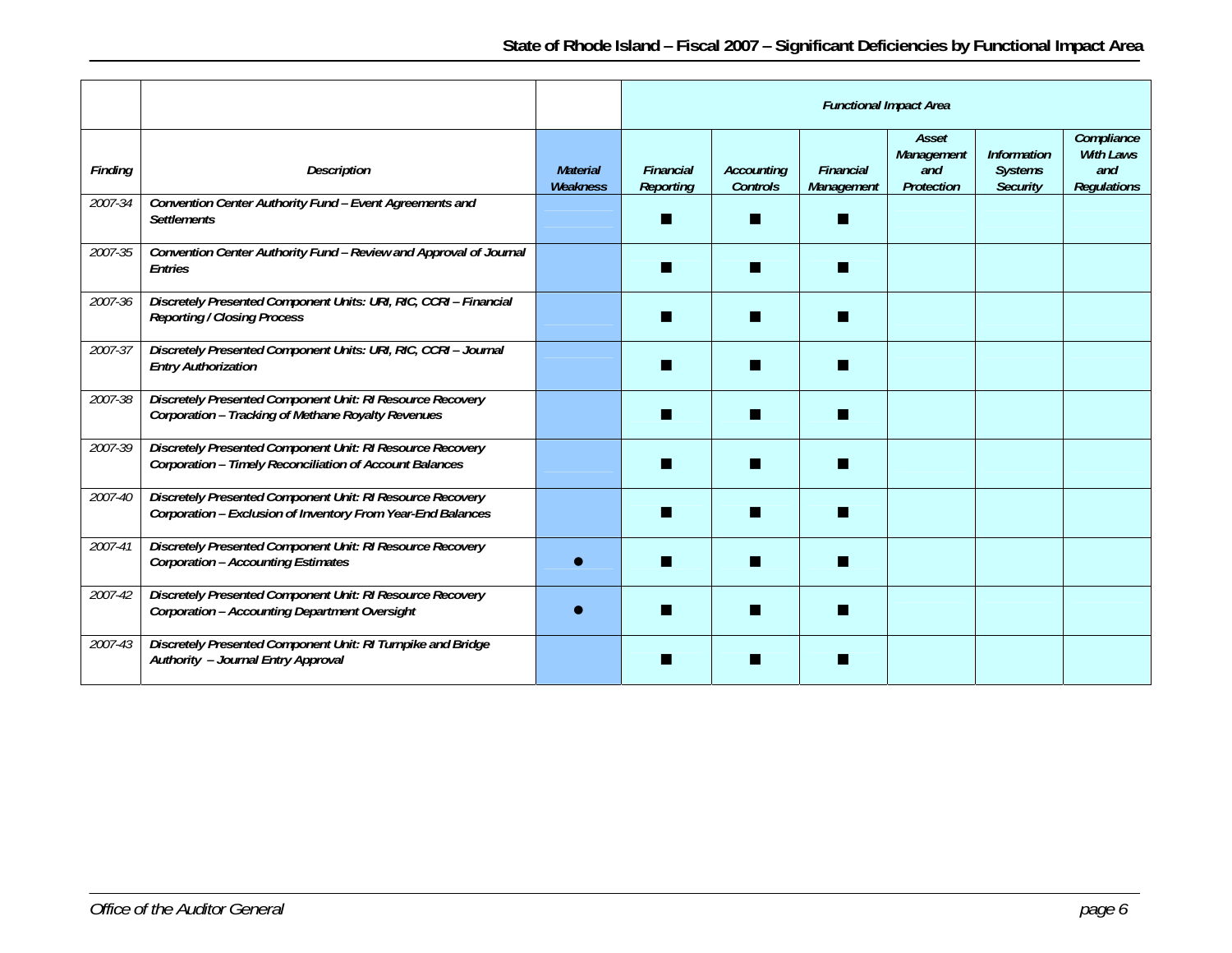| <b>Condition Description</b>                                                                                                                                                                                                                                                                                                                                                                                                                                                                                                                                                                                                                                                                                                                                                                                                                                                                                                                                                                                                                                                                                                                                                                                                                                                                                                                                                                                                                                                                            | <b>Recommendations</b>                                                                                                                                                                                                                                       |
|---------------------------------------------------------------------------------------------------------------------------------------------------------------------------------------------------------------------------------------------------------------------------------------------------------------------------------------------------------------------------------------------------------------------------------------------------------------------------------------------------------------------------------------------------------------------------------------------------------------------------------------------------------------------------------------------------------------------------------------------------------------------------------------------------------------------------------------------------------------------------------------------------------------------------------------------------------------------------------------------------------------------------------------------------------------------------------------------------------------------------------------------------------------------------------------------------------------------------------------------------------------------------------------------------------------------------------------------------------------------------------------------------------------------------------------------------------------------------------------------------------|--------------------------------------------------------------------------------------------------------------------------------------------------------------------------------------------------------------------------------------------------------------|
| MC-1 - Fraud Risk Factors<br>Management is responsible for designing and implementing systems and procedures for the prevention and detection of<br>fraud. The risk of fraud can be reduced through a combination of prevention, deterrence, and detection measures. A<br>strong emphasis on fraud prevention through the development of policies and procedures designed to deter and detect<br>instances of fraud is essential to discourage individuals from committing fraudulent acts.<br>As required by Statement on Auditing Standards No. 99, Consideration of Fraud in a Financial Statement Audit, we<br>assessed the State's policies and procedures designed to mitigate fraud risk factors. The State has inadequate policies<br>and/or procedures designed specifically for the purpose of mitigating fraud risks. In addition, several weaknesses relating<br>to the State's internal controls over financial reporting also increase the State's overall fraud risk factors. Policies and<br>procedures specific to the prevention, deterrence, and detection of fraud need to be developed and implemented to<br>safeguard State assets and to ensure that the financial reporting process is not impacted by fraud.<br>These policies and procedures could be incorporated into the existing Fiscal Integrity Act process which requires<br>department directors to make an annual assessment and reporting of risks facing their department or agency.<br>(Repeated from prior year) | Develop and implement policies and<br>MC-1<br>procedures specific to the prevention,<br>deterrence, and detection of fraud, most<br>importantly, as it relates to the<br>misappropriation of assets and opportunities<br>for fraudulent financial reporting. |
| MC-2 - State Budget<br>The annual budget enacted by the General Assembly encompasses multiple funds (General, IST, University and<br>Colleges, TDI, Unemployment Insurance) in a comprehensive format by governmental function. For budgetary control<br>purposes, the budget must be recorded within the accounting system and be segregated by distinct fund. The Budget<br>Office should explore the possibility of including the fund information within the budget document to facilitate recording<br>the budget within the accounting system and preparation of budget to actual comparisons for financial reporting purposes<br>(which are prepared on a fund basis).<br>(Repeated from prior year)                                                                                                                                                                                                                                                                                                                                                                                                                                                                                                                                                                                                                                                                                                                                                                                             | MC-2 Explore the possibility of including<br>fund information within the budget document<br>to facilitate recording the budget in the<br>accounting system and preparing budget to<br>actual comparisons.                                                    |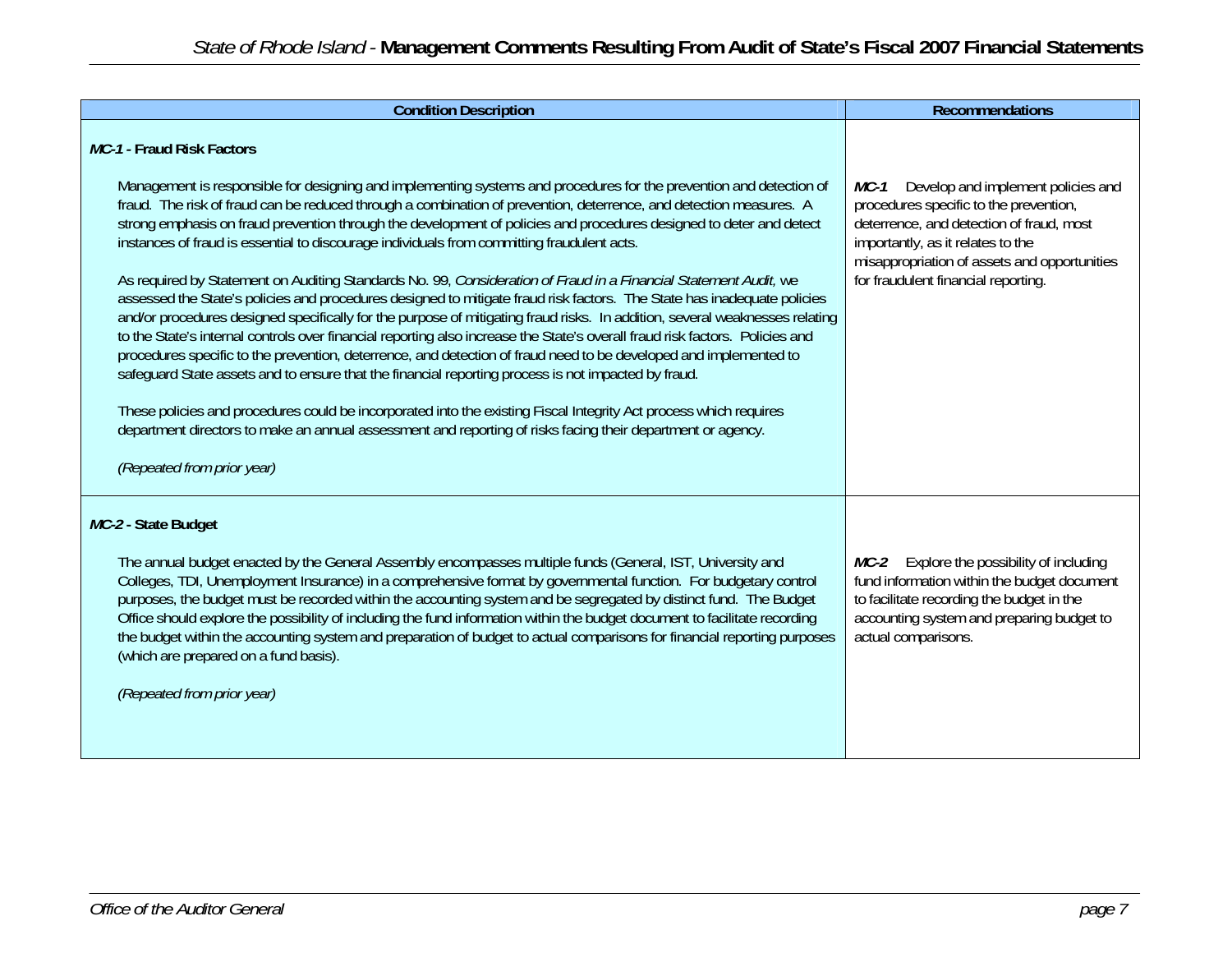| <b>Condition Description</b>                                                                                                                                                                                                                                                                                                                                                                                                                                                                                                                                                                                                                                                                                                                                                                                                                                                                                                                                                                                                                                                                                                                                                                                                                                                                                                                                                                                                                                                                                                                                                                                             | Recommendations                                                                                                                                                                                                                                                                                                                                                                                                           |
|--------------------------------------------------------------------------------------------------------------------------------------------------------------------------------------------------------------------------------------------------------------------------------------------------------------------------------------------------------------------------------------------------------------------------------------------------------------------------------------------------------------------------------------------------------------------------------------------------------------------------------------------------------------------------------------------------------------------------------------------------------------------------------------------------------------------------------------------------------------------------------------------------------------------------------------------------------------------------------------------------------------------------------------------------------------------------------------------------------------------------------------------------------------------------------------------------------------------------------------------------------------------------------------------------------------------------------------------------------------------------------------------------------------------------------------------------------------------------------------------------------------------------------------------------------------------------------------------------------------------------|---------------------------------------------------------------------------------------------------------------------------------------------------------------------------------------------------------------------------------------------------------------------------------------------------------------------------------------------------------------------------------------------------------------------------|
| MC-3 - Statewide Centralized Cost Allocations                                                                                                                                                                                                                                                                                                                                                                                                                                                                                                                                                                                                                                                                                                                                                                                                                                                                                                                                                                                                                                                                                                                                                                                                                                                                                                                                                                                                                                                                                                                                                                            |                                                                                                                                                                                                                                                                                                                                                                                                                           |
| During fiscal year 2007, the State discontinued the use of certain internal service funds and began budgeting and<br>distributing costs for human resources, facilities and maintenance, and information technology services through<br>centralized procedures within the Department of Administration (DOA). In order to obtain federal reimbursement for costs<br>allocable to federal programs the State created "mirror" accounts (within DOA and other departments) for purposes of<br>distributing the federal share of centralized costs to the other departments. Expenditures reported in federal accounts<br>and linked to federal programs were expected to be claimed and drawn down by departments with the federal revenue<br>being moved to reimburse DOA for costs allocable and recoverable from federal programs.<br>We found instances within two departments where federal program expenditures were overstated as a result of the new<br>allocation process. Due to its inherent complexity and the fact that few financial managers fully understood the entire<br>process, the risk of overstating federal revenue and expenditures was significantly increased.<br>Using internal service funds to distribute centralized shared costs to programs and activities is simpler, far less prone to<br>error and subject to enhanced control procedures. The State should reconsider the use of the "mirror" account allocation<br>methodology in light of the known errors discovered during fiscal 2007 and the unnecessary complexity it adds to the<br>accounting system and related procedures. | <i>MC-3a</i> Re-evaluate the current centralized<br>cost allocation process for personnel, facilities<br>and maintenance, and information technology<br>services to ensure that these cost allocations<br>comply with financial reporting and federal<br>program requirements.<br>MC 3b Reimplement internal service funds<br>as the means to allocate certain centralized<br>costs to multiple departments and agencies. |
| MC-4 - Use of Bond Proceeds for Non-Capital Purposes                                                                                                                                                                                                                                                                                                                                                                                                                                                                                                                                                                                                                                                                                                                                                                                                                                                                                                                                                                                                                                                                                                                                                                                                                                                                                                                                                                                                                                                                                                                                                                     |                                                                                                                                                                                                                                                                                                                                                                                                                           |
| The State's capital development program utilizes proceeds from the sale of bonds for a variety of capital related<br>purposes. These include the construction of buildings, acquisition of land, repairs and maintenance of capital assets<br>owned by the State. We observed an inconsistency between the State's capital asset accounting policies and the<br>financing mechanism for acquiring or repairing capital assets. Many of the expenditures funded from bond proceeds<br>were for repairs and maintenance type projects, which were not considered to meet the State's asset capitalization<br>criteria. Consequently, no capital asset was recorded to match the long-term liability resulting from the issuance of the<br>bonds.                                                                                                                                                                                                                                                                                                                                                                                                                                                                                                                                                                                                                                                                                                                                                                                                                                                                           | Reconsider the State's policy of<br>MC-4<br>utilizing long-term debt proceeds for projects<br>that do not meet the State's capital asset<br>criteria.                                                                                                                                                                                                                                                                     |
| The State's use of long-term financing to fund projects that are not recorded as capital assets of the State ultimately has<br>a detrimental effect on the State's reported net assets on the Government-wide financial statements. Over time this<br>results in an accumulating deficit within the government-wide financial statements that presents the State's financial<br>condition less favorably.                                                                                                                                                                                                                                                                                                                                                                                                                                                                                                                                                                                                                                                                                                                                                                                                                                                                                                                                                                                                                                                                                                                                                                                                                |                                                                                                                                                                                                                                                                                                                                                                                                                           |
| The State should examine the types of projects financed with long term debt as well as its capitalization policies to ensure<br>there is not an inherent inconsistency. One potential option would be to use Rhode Island Capital Plan Funds (excess<br>budget reserve revenues dedicated for capital purposes) for projects that are not considered to meet the State's<br>capitalization criteria.                                                                                                                                                                                                                                                                                                                                                                                                                                                                                                                                                                                                                                                                                                                                                                                                                                                                                                                                                                                                                                                                                                                                                                                                                     |                                                                                                                                                                                                                                                                                                                                                                                                                           |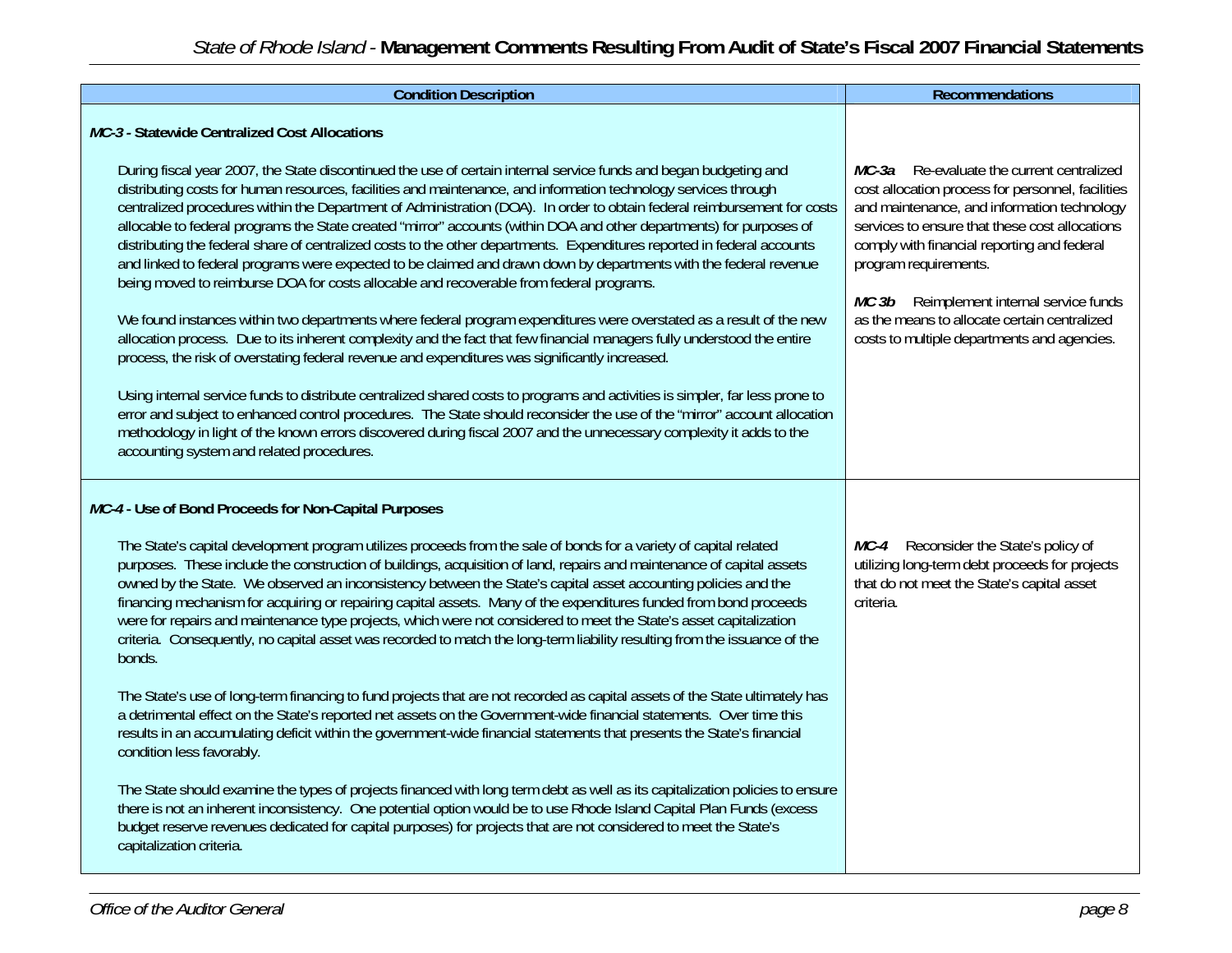| MC-5 - Subrecipient Monitoring - Review of Single Audit Reports<br>Subrecipients assist the State in carrying out various programs funded with state and/or federal monies and include such<br>MC-5a Centralize subrecipient monitoring<br>entities as municipalities, community action programs and local educational agencies. Monitoring of subrecipients, which<br>procedures related to receipt and review of<br>is required when the State passes through federal funds to another entity, varies depending on the nature of the program<br>Single Audit Reports within one agency. This<br>or activity but always should include review of subrecipient audit reports. Federal regulations (OMB Circular A-133)<br>function should be staffed with individuals<br>require any entity that expends \$500,000 or more in federal assistance [direct or pass-through (e.g., State)] have a Single<br>trained in governmental accounting and<br>Audit performed. Copies of the Single Audit must be provided to the pass-through entity and the federal government.<br>auditing matters to allow effective review of<br>the Single Audit Reports.<br>Receipt and review of subrecipient audit reports is now performed on a decentralized basis as responsibility is vested in<br>numerous departments. The State can improve its subrecipient monitoring practices by centralizing the audit report<br>review function for the reasons outlined below:<br>Build a database of all subrecipient<br>MC-5b<br>entities that receive state and/or federal grant<br>Many subrecipients receive funding from multiple departments of the State - each is required to receive and review the<br>funding.<br>same audit report.<br>Specific agencies reviewing the audit reports do not consider noted deficiencies from the perspective of the risks that<br>they pose to all state and federal funds passed through to the subrecipient. One large subrecipient of the State, which<br>receives significant funding from multiple departments and agencies, has been very late in presenting its audit reports<br>and those audit reports have highlighted serious deficiencies.<br>There is no centralized database detailing which entities receive funding from the State, which are required to have a<br>Single Audit performed, and the status of the audits.<br>Effective subrecipient monitoring requires that individuals reviewing the audit reports be trained in governmental<br>accounting and auditing requirements (specifically the Single Audit Act and OMB Circular A-133). This level of<br>proficiency is difficult to achieve and maintain at all the departments and agencies now required to review subrecipient<br>audits.<br>We have reported various deficiencies in the process used to review subrecipient audit reports. Considerable<br>advantages can be gained by centralizing the subrecipient monitoring function within one unit of State government. This<br>will raise the level of assurance that subrecipients comply with applicable laws and regulations and both state and federal | <b>Condition Description</b>                                                                                      | <b>Recommendations</b> |
|----------------------------------------------------------------------------------------------------------------------------------------------------------------------------------------------------------------------------------------------------------------------------------------------------------------------------------------------------------------------------------------------------------------------------------------------------------------------------------------------------------------------------------------------------------------------------------------------------------------------------------------------------------------------------------------------------------------------------------------------------------------------------------------------------------------------------------------------------------------------------------------------------------------------------------------------------------------------------------------------------------------------------------------------------------------------------------------------------------------------------------------------------------------------------------------------------------------------------------------------------------------------------------------------------------------------------------------------------------------------------------------------------------------------------------------------------------------------------------------------------------------------------------------------------------------------------------------------------------------------------------------------------------------------------------------------------------------------------------------------------------------------------------------------------------------------------------------------------------------------------------------------------------------------------------------------------------------------------------------------------------------------------------------------------------------------------------------------------------------------------------------------------------------------------------------------------------------------------------------------------------------------------------------------------------------------------------------------------------------------------------------------------------------------------------------------------------------------------------------------------------------------------------------------------------------------------------------------------------------------------------------------------------------------------------------------------------------------------------------------------------------------------------------------------------------------------------------------------------------------------------------------------------------------------------------------------------------------------------------------------------------------------------------------------------------------------------------------------------------------------|-------------------------------------------------------------------------------------------------------------------|------------------------|
|                                                                                                                                                                                                                                                                                                                                                                                                                                                                                                                                                                                                                                                                                                                                                                                                                                                                                                                                                                                                                                                                                                                                                                                                                                                                                                                                                                                                                                                                                                                                                                                                                                                                                                                                                                                                                                                                                                                                                                                                                                                                                                                                                                                                                                                                                                                                                                                                                                                                                                                                                                                                                                                                                                                                                                                                                                                                                                                                                                                                                                                                                                                            |                                                                                                                   |                        |
| efficiencies.<br>(Repeated from prior year)                                                                                                                                                                                                                                                                                                                                                                                                                                                                                                                                                                                                                                                                                                                                                                                                                                                                                                                                                                                                                                                                                                                                                                                                                                                                                                                                                                                                                                                                                                                                                                                                                                                                                                                                                                                                                                                                                                                                                                                                                                                                                                                                                                                                                                                                                                                                                                                                                                                                                                                                                                                                                                                                                                                                                                                                                                                                                                                                                                                                                                                                                | funds are spent as intended. It will also reduce the amount of resources devoted to this effort and achieve other |                        |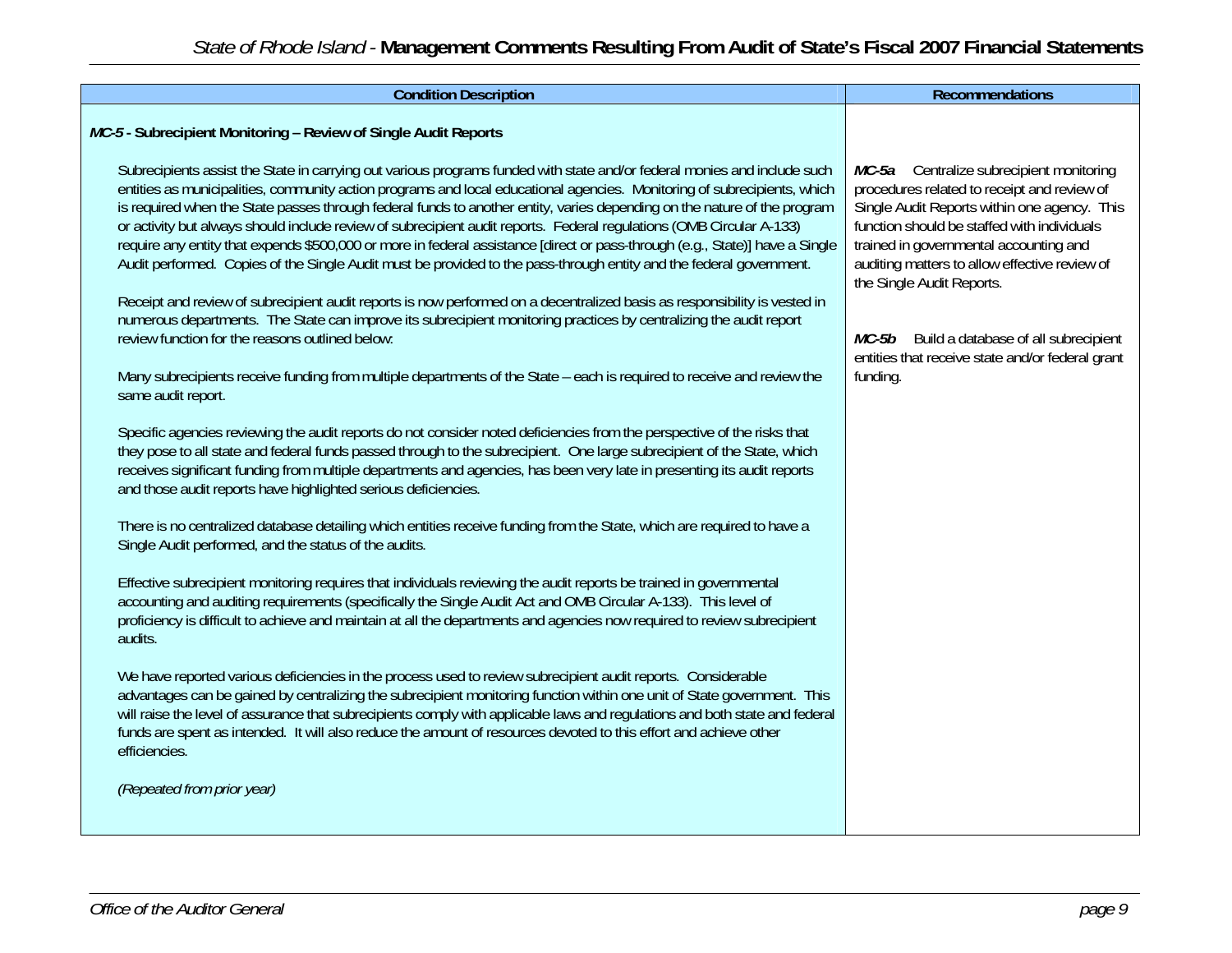| <b>Condition Description</b>                                                                                                                                                                                                                                                                                                                                                                                                                                                                                                                                                                                                                                                                                                                                                                                                                                                                                                                                                                                                                                                                                                                                                                                                                                                                                                                                                                                                                | <b>Recommendations</b>                                                                                                                                                                                                              |
|---------------------------------------------------------------------------------------------------------------------------------------------------------------------------------------------------------------------------------------------------------------------------------------------------------------------------------------------------------------------------------------------------------------------------------------------------------------------------------------------------------------------------------------------------------------------------------------------------------------------------------------------------------------------------------------------------------------------------------------------------------------------------------------------------------------------------------------------------------------------------------------------------------------------------------------------------------------------------------------------------------------------------------------------------------------------------------------------------------------------------------------------------------------------------------------------------------------------------------------------------------------------------------------------------------------------------------------------------------------------------------------------------------------------------------------------|-------------------------------------------------------------------------------------------------------------------------------------------------------------------------------------------------------------------------------------|
| MC-6 - Require Direct Deposit For All Employee Payroll<br>State employees currently have the option of being paid by check or by direct deposit to their financial institution.<br>Approximately 80% of state employees have opted for direct deposit. The costs to disburse employee payroll through<br>direct deposit are significantly less than for traditional paper checks. Savings accrue from eliminating specialized security<br>check paper, printing costs as well as costs associated with the physical distribution of checks to the various departments<br>and agencies throughout the State.<br>The State should require direct deposit for all employees to accomplish savings and achieve administrative efficiencies.                                                                                                                                                                                                                                                                                                                                                                                                                                                                                                                                                                                                                                                                                                     | MC-6<br>Require all state employees to be<br>paid through direct deposit.                                                                                                                                                           |
| MC-7 - Drawdowns of Federal Funds<br>Each agency administering a federal program is responsible for drawing federal funds for that program. Federal<br>regulations govern the timing of these draws of federal cash – the federal government generally prohibits drawing cash<br>before expenditures are actually made.<br>Federal grant revenue for the State approximated \$2.0 billion this year. Consequently, the timing of receipt of these<br>funds has a significant impact on the State's overall cash management. We have reported for many years that the State<br>does not have adequate controls in place to ensure compliance with federal cash management requirements. In many<br>instances, agencies do not draw federal cash as frequently as permitted by federal requlations thereby adversely<br>impacting the State's overall cash management.<br>We believe responsibility for the drawing of federal funds should be vested in the Office of the General Treasurer where<br>cash management for federal programs could be integrated with other cash management objectives. The function of<br>drawing federal cash should be automated as part of a comprehensive integrated accounting system. As allowable<br>expenditures are recorded for federal programs in the State's accounting system, cash would be drawn by electronic<br>funds transfer into the State's bank accounts.<br>(Repeated from prior year) | MC-7 Vest responsibility for drawing federal<br>funds with the Office of the General Treasurer.<br>Automate the drawing of federal funds as part<br>of the completion of the State's<br>comprehensive integrated accounting system. |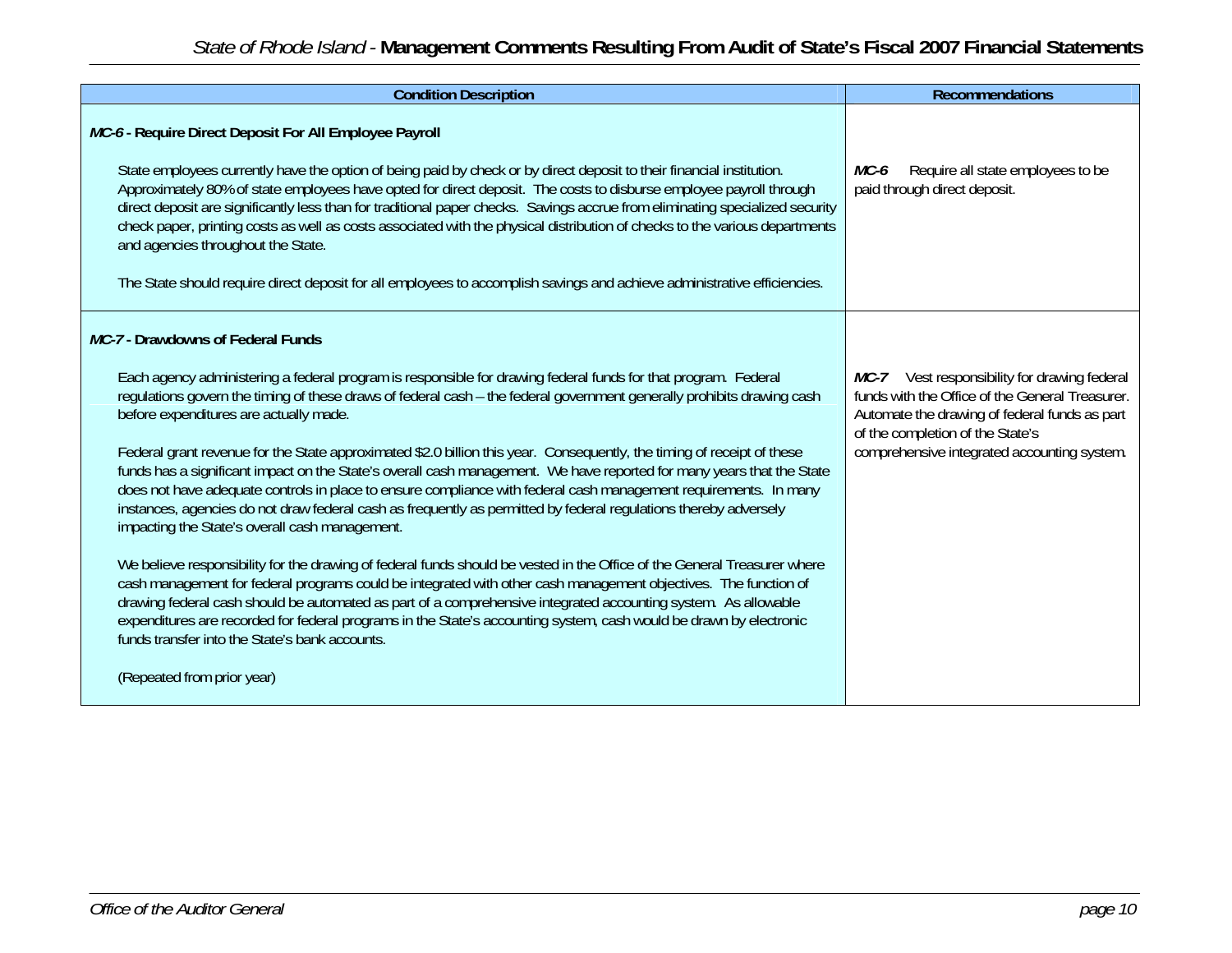| <b>Condition Description</b>                                                                                                                                                                                                                                                                                                                                                                                                                                                                                                                                                                                                                                                                                                                                                                                                                                                                                     | Recommendations                                                                                                                                                                                            |
|------------------------------------------------------------------------------------------------------------------------------------------------------------------------------------------------------------------------------------------------------------------------------------------------------------------------------------------------------------------------------------------------------------------------------------------------------------------------------------------------------------------------------------------------------------------------------------------------------------------------------------------------------------------------------------------------------------------------------------------------------------------------------------------------------------------------------------------------------------------------------------------------------------------|------------------------------------------------------------------------------------------------------------------------------------------------------------------------------------------------------------|
| MC-8 - RIFANS - Check Handling Codes                                                                                                                                                                                                                                                                                                                                                                                                                                                                                                                                                                                                                                                                                                                                                                                                                                                                             |                                                                                                                                                                                                            |
| The RIFANS accounting system, which is used to disburse most vendor payments, allows users to designate "check"<br>handling codes. The options include "return to agency" whereby the vendor payment check is delivered to the<br>department or agency rather than being mailed from a central location. One of the key controls over disbursements is<br>segregation of duties. Ideally, the distribution of checks should be segregated from the initiation and authorization of<br>payments. We noted numerous vendor payments where the check handling instructions indicated "return to agency".<br>While there are certain situations that warrant returning the check to the agency, widespread use of this option weakens<br>control over disbursements.<br>The Office of Accounts and Control should develop quidelines for use of the "return to agency" option in limited and<br>specific situations. | MC-8 Implement specific policies regarding<br>the returning of vendor checks to agencies to<br>ensure that its use is limited.                                                                             |
| MC-9- Collateralization of Deposits with Financial Institutions                                                                                                                                                                                                                                                                                                                                                                                                                                                                                                                                                                                                                                                                                                                                                                                                                                                  |                                                                                                                                                                                                            |
| The State typically has significant amounts on deposit with financial institutions of which only a small amount is covered<br>by federal depository insurance. Total bank balances at June 30, 2007 were \$208 million of which only \$950 thousand<br>was covered by federal depository insurance. As part of an overall cash management program and to reduce the risk<br>associated with uninsured and uncollateralized deposits, the Office of the General Treasurer purchases short-term<br>investments consistent with quidelines outlined by the State Investment Commission. Short-term investments include<br>various collateralized investments (e.g., repurchase agreements and overnight sweep investments). The amount of<br>uninsured and uncollateralized bank balances at June 30, 2007 was approximately \$70 million.                                                                          | Review existing collateralization of<br>MC-9<br>public deposit requirements within the General<br>Laws to further ensure the safety of the<br>significant amounts on deposit at financial<br>institutions. |
| The Government Finance Officers Association has a long-standing recommended practice which endorses<br>collateralization as an important safeguard for public deposits. In essence, a financial institution would pledge collateral<br>to be held by an independent third-party based on the State's deposit level.                                                                                                                                                                                                                                                                                                                                                                                                                                                                                                                                                                                              |                                                                                                                                                                                                            |
| The State's General Laws currently require a financial institution to pledge collateral only for time deposits greater than<br>60 days or if the institution fails to maintain minimum capital standards prescribed by federal regulators. None of the<br>State's deposits with financial institutions was required to be collateralized at June 30, 2007.                                                                                                                                                                                                                                                                                                                                                                                                                                                                                                                                                       |                                                                                                                                                                                                            |
| Collateralization of public deposits is required in numerous other states. We believe the Office of the General Treasurer<br>should review the existing statutory requirements regarding collateralization and practices in other states and determine if<br>modification of existing statutes should be considered to further ensure the safety of the significant amounts on deposit at<br>financial institutions.                                                                                                                                                                                                                                                                                                                                                                                                                                                                                             |                                                                                                                                                                                                            |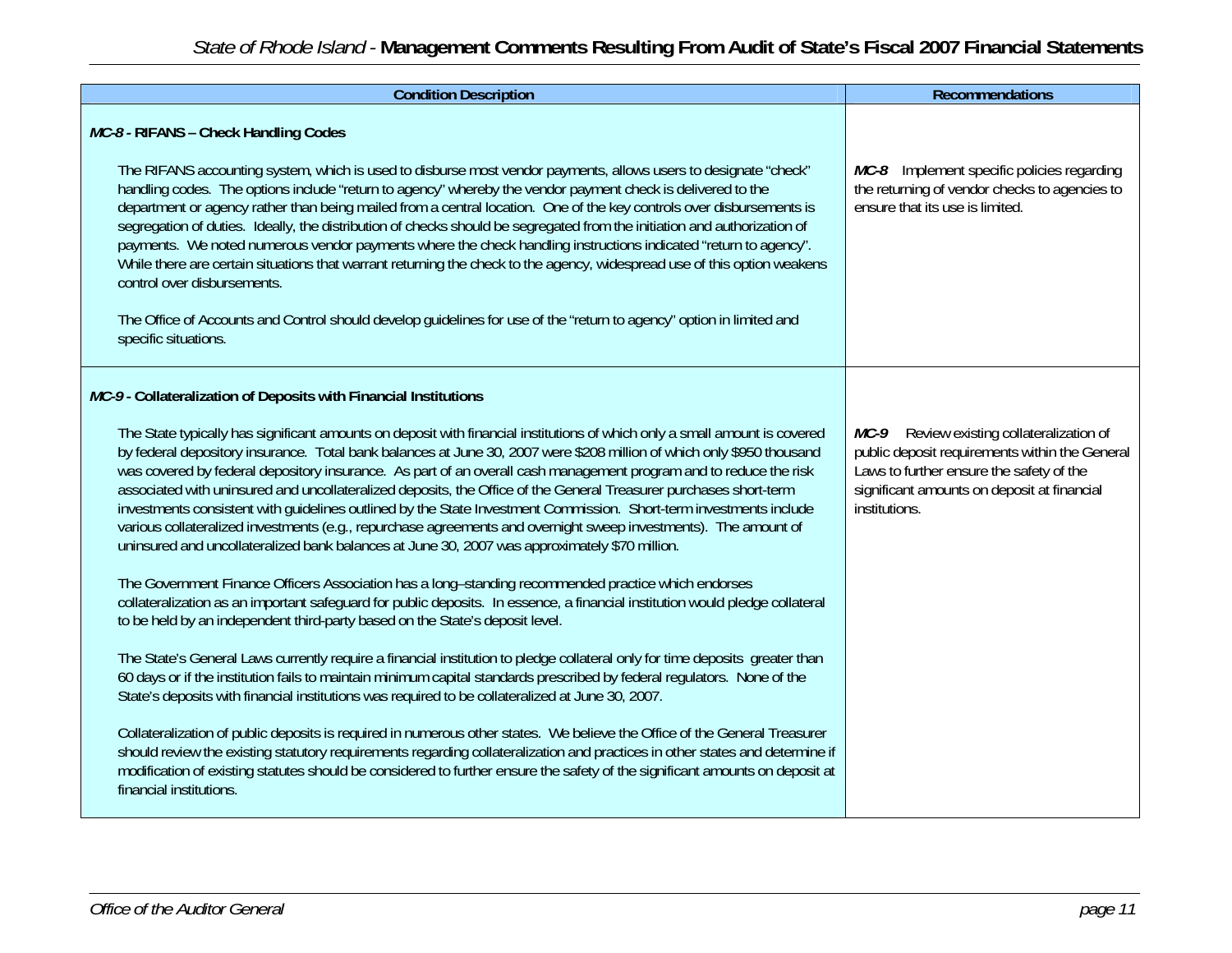| <b>Condition Description</b>                                                                                                                                                                                                                                                                                                                                                                                                                                                                                                                                                                                                                                                                                                                                                                                                                                                                                                                                                                                                                                                                                                                                                                                                                                                                                                                                                                                                                                                                                            | <b>Recommendations</b>                                                                                                                                                                                                                                      |
|-------------------------------------------------------------------------------------------------------------------------------------------------------------------------------------------------------------------------------------------------------------------------------------------------------------------------------------------------------------------------------------------------------------------------------------------------------------------------------------------------------------------------------------------------------------------------------------------------------------------------------------------------------------------------------------------------------------------------------------------------------------------------------------------------------------------------------------------------------------------------------------------------------------------------------------------------------------------------------------------------------------------------------------------------------------------------------------------------------------------------------------------------------------------------------------------------------------------------------------------------------------------------------------------------------------------------------------------------------------------------------------------------------------------------------------------------------------------------------------------------------------------------|-------------------------------------------------------------------------------------------------------------------------------------------------------------------------------------------------------------------------------------------------------------|
| MC-10 - Controls Over Payroll for State Employees<br>The State currently overwrites the direct deposit file for State employee payroll each biweekly pay period rather than<br>retain the file as a permanent electronic record of the payment made to employees. The direct deposit file contains the<br>information necessary to deposit net wages to the financial institution designated by the employee. Each pay period, the<br>previous file is overwritten by the new file. This process negatively impacts the audit trail relating to payroll direct deposit.<br>The State should archive the biweekly direct deposit file each pay period.<br>The State also did not maintain adequate documentation of the reconciliation of each biweekly payroll from the payroll<br>system to the posting in the RIFANS accounting system. This is an important control to ensure this significant<br>expenditure category is appropriately reflected in the RIFANS accounting system.                                                                                                                                                                                                                                                                                                                                                                                                                                                                                                                                   | MC-10a Archive the biweekly direct deposit<br>file forwarded to the State's initiating financial<br>institution.<br>Retain documentation of the<br><i>MC-10b</i><br>reconciliation of the biweekly payroll from the<br>payroll accounting system to RIFANS. |
| MC-11 - Medicaid Claims Liability Estimation Process<br>The State estimates a liability for amounts owed at year-end to medical providers through the Medical Assistance<br>Program. The estimation methodology employed by the State includes utilizing expenditure data and an average lag<br>period for the various medical service types (inpatient hospital, outpatient, pharmacy, etc.) determined by the Medical<br>Assistance claims payment system to estimate amounts owed at year-end. In addition, the State's calculation also<br>includes information submitted by the various State departments (Mental Health, Retardation, and Hospitals, Children,<br>Youth, and Families, Elderly Affairs, etc.) to derive a net liability (claims due providers minus any cost offsets such as<br>drug rebates) to record in the State's accounting system.<br>In recent years, the estimation results for certain individual claim types, most notably inpatient hospital and pharmacy<br>claims, have reflected significantly different year-end liabilities than the actual claims payment results. These differences<br>suggest that the State's current estimation process should be refined to minimize the risk of reporting a misstated claims<br>liability in future years. Our office has provided DHS with specific recommendations to refine the data underlying the<br>claims liability estimation process and to address some of the individual claim type differences.<br>(Repeated from prior year) | Implement specific<br>MC-11<br>recommendations to further refine individual<br>claim type data utilized in the Medicaid<br>Claims Liability estimation process.                                                                                             |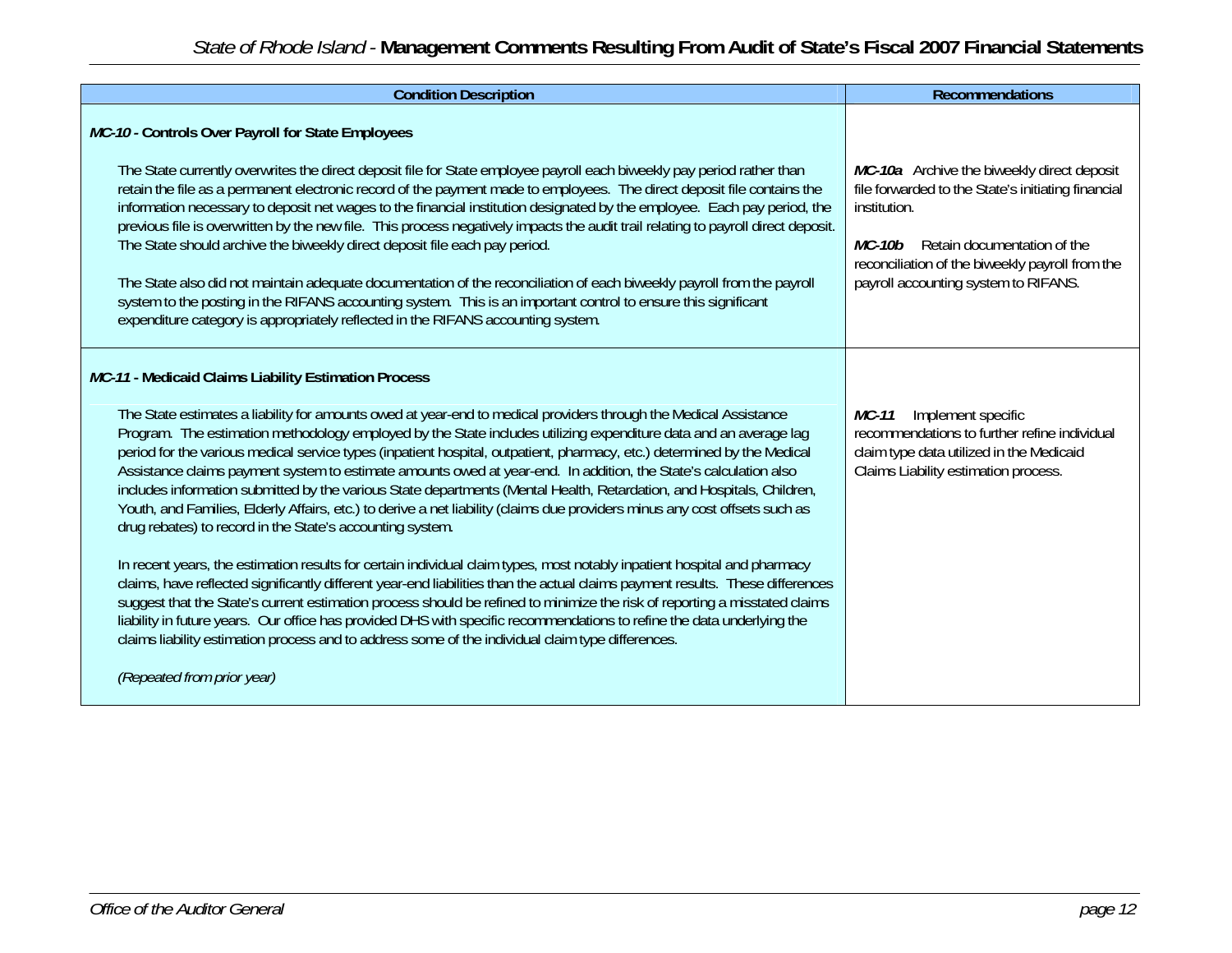| <b>Condition Description</b>                                                                                                                                                                                                                                                                                                                                                                                                                                                                                                                                                                                                                                                                                                                                                                                                                                                                                                                                                                                                                                       | <b>Recommendations</b>                                                                                                                                                                   |
|--------------------------------------------------------------------------------------------------------------------------------------------------------------------------------------------------------------------------------------------------------------------------------------------------------------------------------------------------------------------------------------------------------------------------------------------------------------------------------------------------------------------------------------------------------------------------------------------------------------------------------------------------------------------------------------------------------------------------------------------------------------------------------------------------------------------------------------------------------------------------------------------------------------------------------------------------------------------------------------------------------------------------------------------------------------------|------------------------------------------------------------------------------------------------------------------------------------------------------------------------------------------|
| MC-12 - Government-wide Financial Statements - Accounting for Debt Premiums, Discounts and Issuance Costs<br>The State has implemented the outstanding principal method to amortize debt premiums, discounts, gains/losses on<br>refunded debt, and issuance costs. This method is provided within the State's debt management system. The<br>amortization is calculated on each principal payment date by multiplying the weighted average of the outstanding<br>principal balance by the original premium or discount; however, in years when no principal payment is required, an<br>amortization amount will not be calculated. On the next principal payment date, a cumulative amortization will be taken<br>for that year. This results in inconsistent recognition of costs between years. The effective interest method, which is<br>preferred by GAAP, results in a level or constant yield. The State should discuss with its software vendor any potential<br>software modifications that could be made to recognize costs consistently between years. | Consult with the vendor regarding<br>MC-12<br>software enhancements for calculating the<br>amortization of premiums, discounts,<br>gains/losses on refunded debt, and issuance<br>costs. |
| MC-13 - Timely Settlement of Interfund Receivables and Liabilities<br>For fiscal 2007, the State implemented a centralized disbursement account within the General Fund as part of its RIFANS<br>implementation. The centralized disbursement account resulted in all disbursements regardless of fund to be made<br>through the centralized disbursement account with all other State accounts on a daily basis. This centralized<br>disbursement account significantly reduced the amount of interfund settlements that were required as compared to prior<br>fiscal years.<br>We noted that interfund settlements, although less in number than prior years, were still not being settled in a timely<br>manner. Although all settlements were made at year-end from a financial reporting standpoint, the untimely settlement of<br>accounts during the year reduced the accuracy of accounting system balances used for decision-making throughout the<br>fiscal year.                                                                                        | $MC-13$<br>Implement procedures to ensure the<br>timeliness of interfund settlements within<br><b>RIFANS</b>                                                                             |
| MC-14 - Assessed Fringe Benefits Rate<br>The State has developed an assessed fringe benefit rate, applied to all payroll, to fund disbursements for certain costs<br>including unemployment compensation and accumulated vacation or sick leave upon retirement. The rate, which is<br>applied to all payroll, results in an equitable distribution of such costs to all programs and activities and is consistent with<br>federal cost allocation requirements applicable to federal programs administered by the State.<br>We observed a situation where a federal program was charged for health care benefits provided to an employee during<br>an extended military leave. We believe this benefit afforded to certain employees on military leave should be included in<br>the assessed fringe benefit rate to result in an equitable distribution of this cost to all programs and activities rather than<br>the program or activity where the employee last worked prior to commencing military leave.                                                     | Include a provision for health care<br>MC-14<br>benefits provided to employees on military<br>leave within the assessed fringe benefit rate.                                             |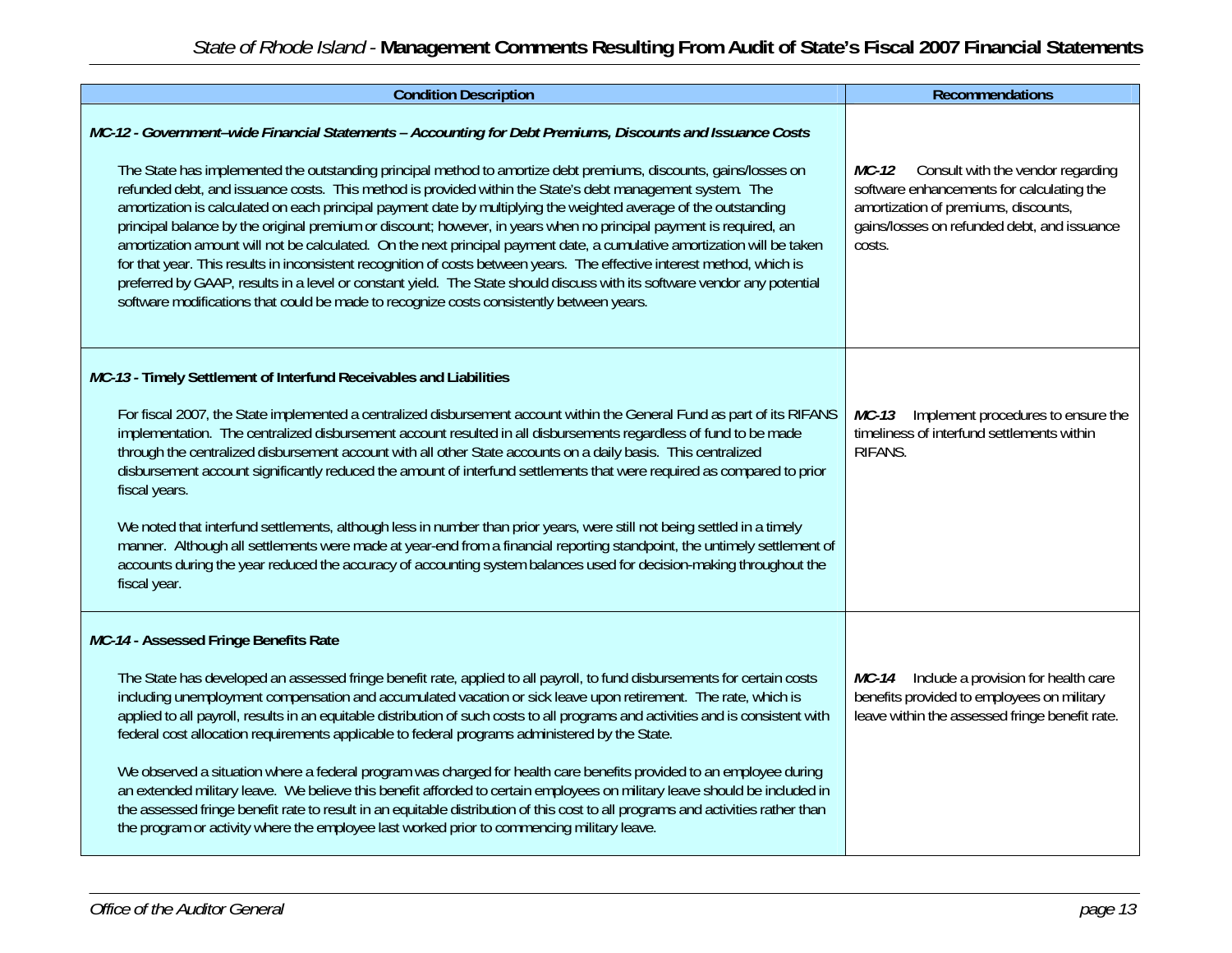| <b>Condition Description</b>                                                                                                                                                                                                                                                                                                                                                                                                                                                                                                                                                                                                                                                                                                                                                                                                                                                                                                                                                                                                                                                                                                                                                                                                                                                                                                                                   | <b>Recommendations</b>                                                                                                                                                                                                                                           |
|----------------------------------------------------------------------------------------------------------------------------------------------------------------------------------------------------------------------------------------------------------------------------------------------------------------------------------------------------------------------------------------------------------------------------------------------------------------------------------------------------------------------------------------------------------------------------------------------------------------------------------------------------------------------------------------------------------------------------------------------------------------------------------------------------------------------------------------------------------------------------------------------------------------------------------------------------------------------------------------------------------------------------------------------------------------------------------------------------------------------------------------------------------------------------------------------------------------------------------------------------------------------------------------------------------------------------------------------------------------|------------------------------------------------------------------------------------------------------------------------------------------------------------------------------------------------------------------------------------------------------------------|
| MC-15 - RIFANS Web Reporting / Lack of Standardized Reports in RIFANS<br>With the implementation of RIFANS during fiscal 2007, departments and agencies had expanded access to the general<br>ledger module of the accounting system. General ledger information is the official record of the State's revenues and<br>expenditures. Prior to fiscal 2007 and the implementation of RIFANS, various web-based reports were created to provide<br>information to departments and agencies when they lacked access to the general ledger.<br>During fiscal 2007, web-based reports continued to be available and used by departments partly because general ledger<br>based reports had not been developed to meet their specific needs. The web-based reports are developed with<br>information derived from the RIFANS accounting system; however, differences can exist due to specific report criteria.<br>Additionally, a reconciliation process has not been put in place to ensure that information included in the web-based<br>reports is consistent with the general ledger.<br>Web-based reports that are separate from the RIFANS accounting system should be discontinued. RIFANS users<br>should access information directly from the system. Additional reporting capabilities should be developed to meet user<br>needs at the department level. | Discontinue separate web-based<br>MC-15<br>reporting of financial data for departments and<br>agencies. Develop additional reporting<br>capabilities for RIFANS to meet user needs at<br>the department level.                                                   |
| MC-16 - Budgetary Comparison Schedules included in the State's Comprehensive Annual Financial Report<br>The State includes a detailed budgetary comparison schedule as required supplementary information within the<br>Comprehensive Annual Financial Report (CAFR). The budgetary comparison schedule replicates the detail in the<br>enacted budget and spans approximately 20 pages. The format of the schedule could be improved to enhance both<br>usefulness and readability. Additionally, the State could explore the option of issuing a separate detailed budgetary<br>comparison schedule apart from the CAFR. The CAFR could then include a more summarized budgetary comparison<br>schedule with the same level of detail as presented in the financial statements rather than the enacted budget detail.                                                                                                                                                                                                                                                                                                                                                                                                                                                                                                                                        | Enhance both the usefulness and<br>MC-16<br>readability of the existing budgetary<br>comparison schedule. Explore issuing a<br>separate detailed budgetary comparison<br>schedule apart from the CAFR and present a<br>more summarized schedule within the CAFR. |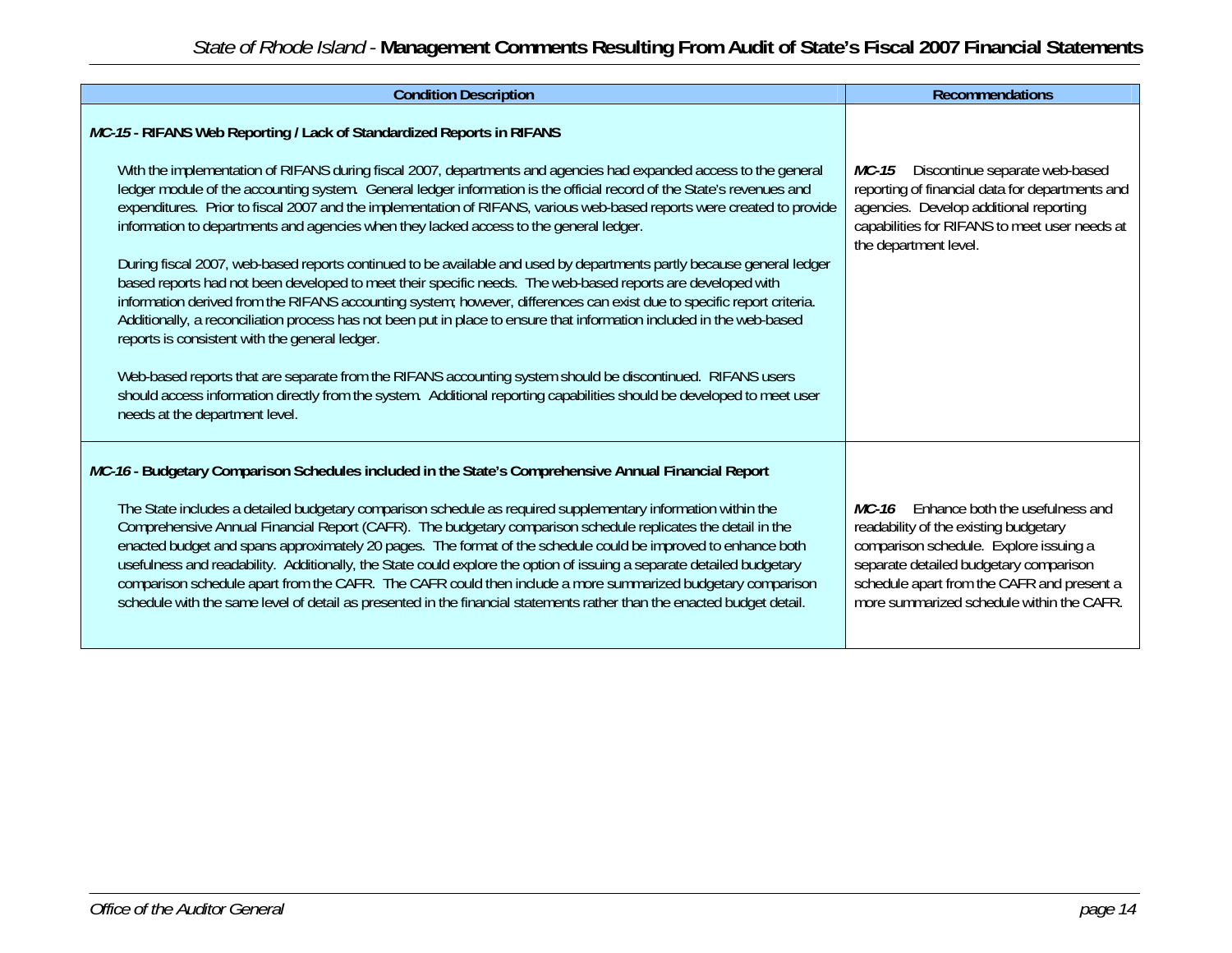| <b>Condition Description</b>                                                                                                                                                                                                                                                                                                                                                                                                                                                                                                                                                                                                                                                                                                                                                                                                                                                                                                                                                                                  | <b>Recommendations</b>                                                                                                                                                                                                                                                                                       |
|---------------------------------------------------------------------------------------------------------------------------------------------------------------------------------------------------------------------------------------------------------------------------------------------------------------------------------------------------------------------------------------------------------------------------------------------------------------------------------------------------------------------------------------------------------------------------------------------------------------------------------------------------------------------------------------------------------------------------------------------------------------------------------------------------------------------------------------------------------------------------------------------------------------------------------------------------------------------------------------------------------------|--------------------------------------------------------------------------------------------------------------------------------------------------------------------------------------------------------------------------------------------------------------------------------------------------------------|
| MC-17 - Improving Cash Reconciliation Efficiency<br>The General Treasurer's Office should continue to explore options to further automate the cash reconciliation process<br>with the State's financial institutions. Electronic matching could be facilitated by aligning transaction detail between the<br>bank and the State's accounting system to minimize any differences. Opportunities for automating the reconciliation<br>process should be explored within the State's new accounting system.<br>(Repeated from prior year)                                                                                                                                                                                                                                                                                                                                                                                                                                                                        | Explore options to automate as<br>MC-17<br>much of the reconciliation process as possible<br>with the State's financial institutions by<br>aligning the manner in which transactions are<br>processed by both the bank and accounting<br>system to allow electronic matching for<br>reconciliation purposes. |
| MC-18 - Taxation - Taxpayer Compliance - Cross-match Tax Filings<br>The Division of Taxation generally has separate computer systems for each tax. The Division does not routinely cross-<br>match taxpayer files for the purpose of identifying a taxpayer who may be filing for one tax but not for other applicable<br>taxes. For example, we noted instances of taxpayers who paid both sales and withholding taxes, but did not file<br>corporate tax returns. The Division should develop a more integrated tax system where the filing of one type of business<br>tax return is matched with the filings for other types of business taxes to ensure that all required taxes are being paid.                                                                                                                                                                                                                                                                                                           | Develop a system report to identify<br>MC-18<br>taxpayers who are not filing other business tax<br>returns and investigate for possible<br>noncompliance.                                                                                                                                                    |
| MC-19- Taxation - Sales Tax Filing Frequency<br>Taxpayers who average \$200 per month in sales tax liability may file quarterly returns, but taxpayers who average more<br>than \$600 per month must file monthly returns. We noted several taxpayers who paid more than \$600 per month but<br>were filing quarterly returns. In some cases, incorrect forms were used or the taxpayers were subsequently changed to<br>monthly filers. However, it is the Division's policy to review the taxpayers' accounts only if they should become<br>delinguent and at that time they will be changed to monthly filers. We noted one taxpayer who consistently filed quarterly<br>returns on a timely basis but remitted more than \$30,000 each quarter and as much as \$123,000. A periodic report of<br>large sales tax payments made on a quarterly basis would assist the Division to identify noncompliance with filing<br>frequency. Enforcing filing frequency requirements improves the State's cash flow. | Develop a report to identify<br>MC-19<br>taxpayers who consistently submit large<br>payments on a quarterly basis and review for<br>compliance with filing status requirements.                                                                                                                              |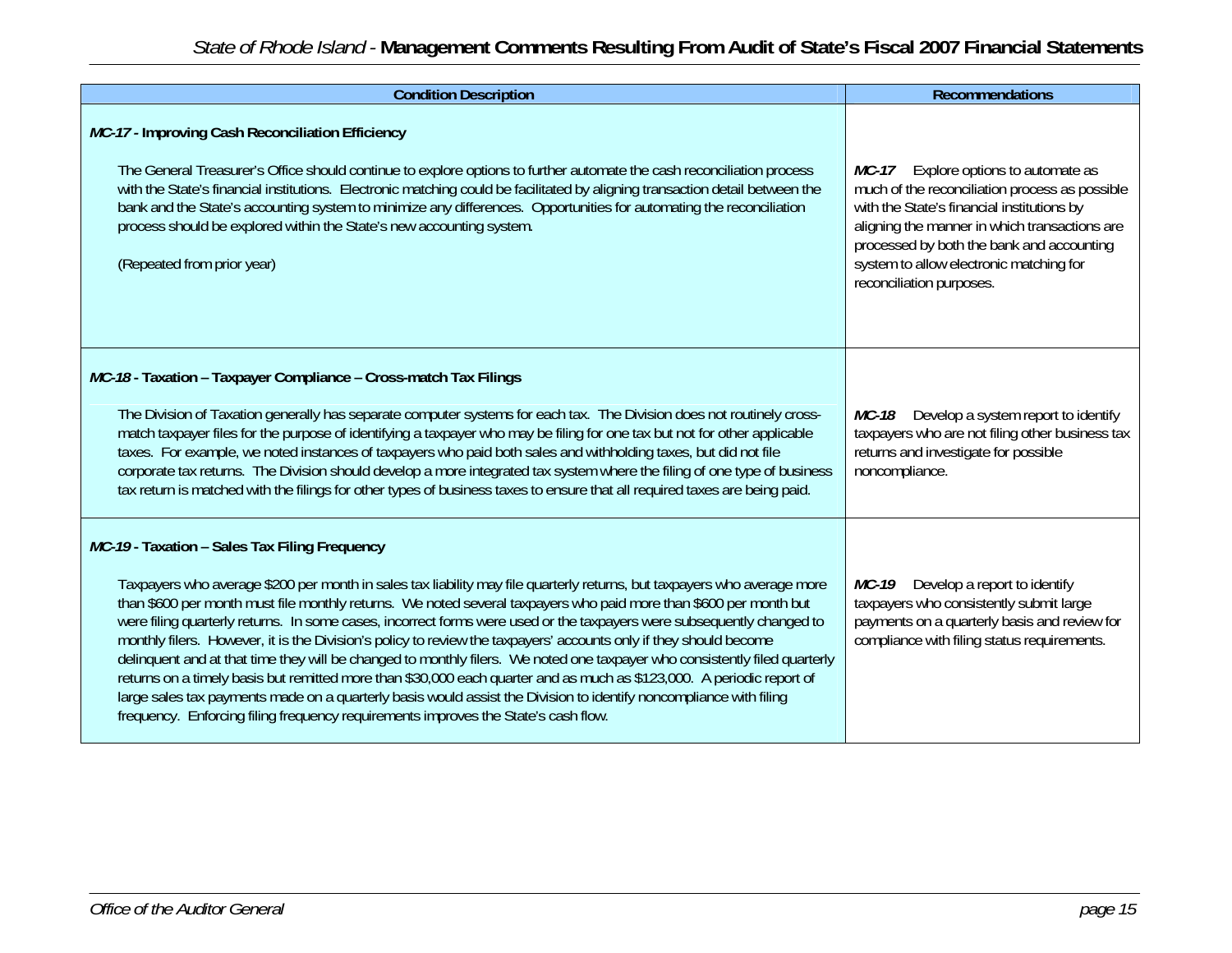| <b>Condition Description</b>                                                                                                                                                                                                                                                                                                                                                                                                                                                                                                                                                                                                                                                                                                                                                                                                                                                                                                                                                                | <b>Recommendations</b>                                                                                                               |
|---------------------------------------------------------------------------------------------------------------------------------------------------------------------------------------------------------------------------------------------------------------------------------------------------------------------------------------------------------------------------------------------------------------------------------------------------------------------------------------------------------------------------------------------------------------------------------------------------------------------------------------------------------------------------------------------------------------------------------------------------------------------------------------------------------------------------------------------------------------------------------------------------------------------------------------------------------------------------------------------|--------------------------------------------------------------------------------------------------------------------------------------|
| MC-20 - Taxation - W-3 Reconciliations                                                                                                                                                                                                                                                                                                                                                                                                                                                                                                                                                                                                                                                                                                                                                                                                                                                                                                                                                      |                                                                                                                                      |
| Employers are required to file an annual W-3 reconciliation between the withholding payments due compared to the<br>actual amounts paid to the Division of Taxation. Some employers file paper returns, but most of the W-3 data is<br>calculated electronically by the Taxation mainframe system from the W-2 files submitted by employers. During fiscal<br>2007, over 18,000 W-3 transactions were calculated electronically by the system for tax year 2005. The W-3<br>reconciliations were due on February 28, 2006, but the transactions were not posted until September 18, 2006, almost 7<br>months later. The W-3 reconciliations for tax year 2006, which were due February 28, 2007, were still not posted ten<br>months later.<br>When the W-3 data is posted, reports detailing overpayments, underpayments, and discrepancies are run. Because<br>these reports are not run timely, the Division is unaware of potential taxes, interest, and penalties that may be due. The | Process W-3 reconciliations more<br>$MC-20$<br>timely to identify and collect any<br>underpayments.                                  |
| Division should process the W-3 reconciliations more timely to identify and collect any underpayments.                                                                                                                                                                                                                                                                                                                                                                                                                                                                                                                                                                                                                                                                                                                                                                                                                                                                                      |                                                                                                                                      |
| (Repeated from prior year)                                                                                                                                                                                                                                                                                                                                                                                                                                                                                                                                                                                                                                                                                                                                                                                                                                                                                                                                                                  |                                                                                                                                      |
| MC-21 - Taxation - Estimated Receivables                                                                                                                                                                                                                                                                                                                                                                                                                                                                                                                                                                                                                                                                                                                                                                                                                                                                                                                                                    |                                                                                                                                      |
| The Division of Taxation bills personal income tax receivables to various taxpayers based on estimated data received<br>from the Internal Revenue Service (IRS). This data usually reflects additional income information identified by the IRS<br>but does not take into consideration any deductions, exemptions, filing status, or cost basis that the taxpayer may have                                                                                                                                                                                                                                                                                                                                                                                                                                                                                                                                                                                                                 | Distinctly code tax receivable<br>MC-21a<br>balances that are based on estimated data<br>received from the IRS.                      |
| as a complete or partial offset to the identified income. This often results in an inflated receivable balance being reported<br>by the Division.                                                                                                                                                                                                                                                                                                                                                                                                                                                                                                                                                                                                                                                                                                                                                                                                                                           | Once identified, determine<br><i>MC-21b</i>                                                                                          |
| The billed taxes that are based on federal information are specifically coded as such on the Division's receivable<br>mainframe system, but they are not differentiated between estimated receivables and receivables derived from a<br>taxpayer's actual federal tax return. The ultimate amount due from the estimated bills is often reduced once the taxpayer<br>files a tax return.                                                                                                                                                                                                                                                                                                                                                                                                                                                                                                                                                                                                    | whether the allowance for uncollectible<br>amounts is adequate to consider the<br>estimated receivable balances derived from<br>IRS. |
| Because the estimated balances are not specifically coded in the system, we could not determine how much of the June<br>30, 2007 receivable balance was based on estimates. However, during our testing we did identify that at least \$143,127<br>of the receivable balance was based on estimates.                                                                                                                                                                                                                                                                                                                                                                                                                                                                                                                                                                                                                                                                                        |                                                                                                                                      |
| The Division should consider coding the estimated receivables separately. This would allow more detailed analysis of<br>these balances and an appropriate allowance for financial reporting purposes.                                                                                                                                                                                                                                                                                                                                                                                                                                                                                                                                                                                                                                                                                                                                                                                       |                                                                                                                                      |
| (Repeated from prior year)                                                                                                                                                                                                                                                                                                                                                                                                                                                                                                                                                                                                                                                                                                                                                                                                                                                                                                                                                                  |                                                                                                                                      |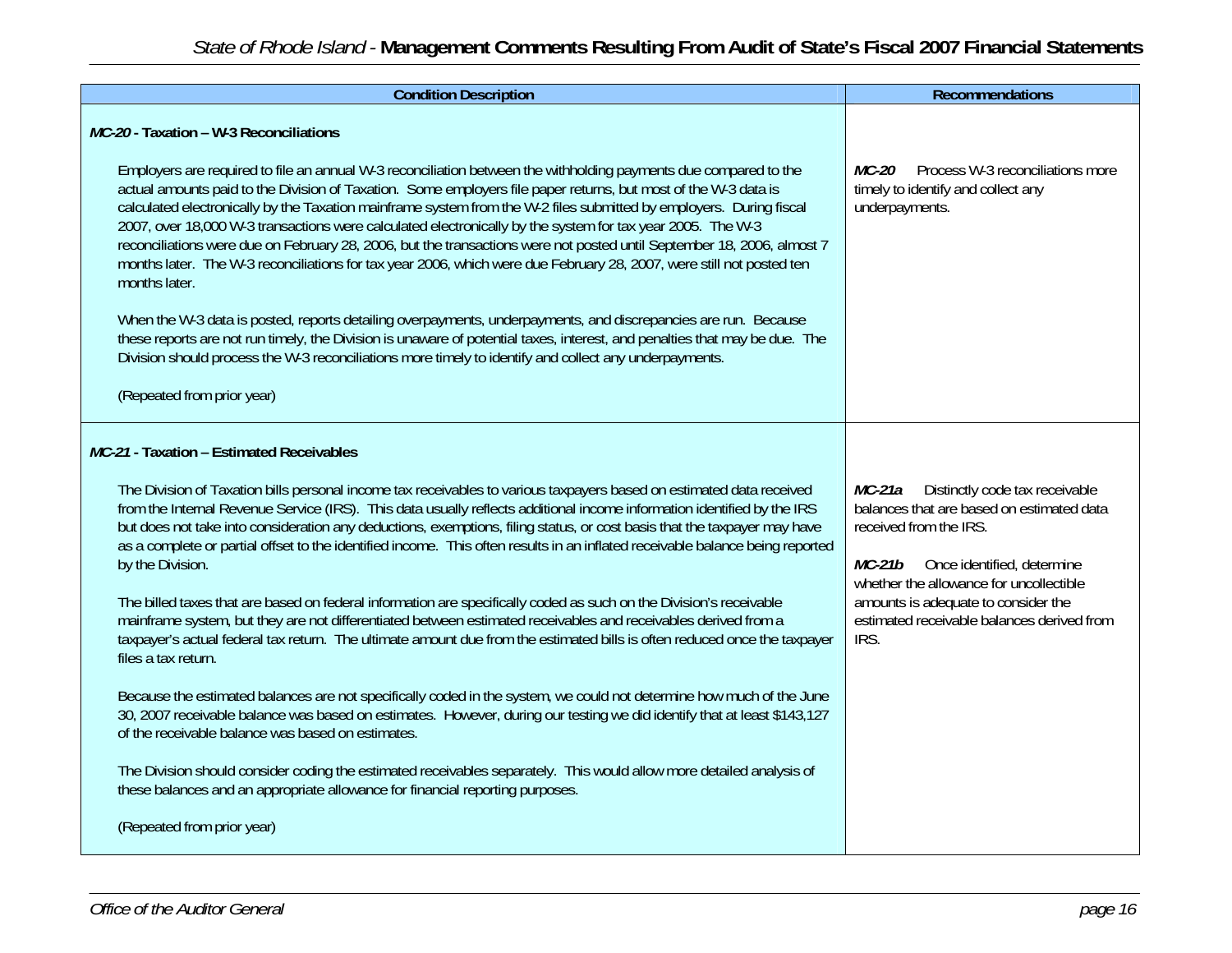| <b>Condition Description</b>                                                                                                                                                                                                                                                                                                                                                                                                                                                                                                                                                                                                                                                                                                                                                                                                                                                                                                                                                                                                                                                                                                                                              | <b>Recommendations</b>                                                                                                                                                                                |
|---------------------------------------------------------------------------------------------------------------------------------------------------------------------------------------------------------------------------------------------------------------------------------------------------------------------------------------------------------------------------------------------------------------------------------------------------------------------------------------------------------------------------------------------------------------------------------------------------------------------------------------------------------------------------------------------------------------------------------------------------------------------------------------------------------------------------------------------------------------------------------------------------------------------------------------------------------------------------------------------------------------------------------------------------------------------------------------------------------------------------------------------------------------------------|-------------------------------------------------------------------------------------------------------------------------------------------------------------------------------------------------------|
| MC-22 - Taxation – Reconciliation of Cash Receipts Posted to the Taxation Mainframe System to RIFANS<br>The Division of Taxation (Division) does not reconcile receipts posted to its mainframe system with receipts reported in<br>the RIFANS accounting system. Although the Division does reconcile their cash receipts ledger to RIFANS, controls<br>could be improved if the Division reconciled receipts reported within the Taxation mainframe system to RIFANS. RIFANS<br>data is the basis for much of the information utilized by the State for financial reporting and the reconciliation of that data<br>with the Taxation mainframe system (Division's official record for tracking tax payments and refunds) would provide<br>enhanced control over the State's reporting of tax revenue.<br>(Repeated from prior year)                                                                                                                                                                                                                                                                                                                                     | MC-22 Develop the reporting capability<br>within the Taxation mainframe system to<br>facilitate reconciling receipts reported by<br>Taxation's mainframe system with the RIFANS<br>accounting system. |
| MC-23 - Taxation - Personal Income Tax Returns<br>The Division of Taxation utilizes a "Management Refund Report" to highlight high dollar tax refunds requiring review prior<br>to payment and for judgmentally selecting other refunds for Revenue Officer review. When a taxpayer elects to apply the<br>refund to next year's tax liability, the carry-forward is not subject to the same review procedures. An overpayment carry-<br>forward is essentially a refund applied towards next year's taxes. Overpayment carry-forwards should be subject to the<br>same review procedures as returns requesting payment of the refund to the taxpayer.                                                                                                                                                                                                                                                                                                                                                                                                                                                                                                                    | Include refund carryforward returns<br><i>MC-23</i><br>within the management refund review control<br>procedures. -                                                                                   |
| MC-24 - Taxation - Returned Tax Refund Checks<br>Tax refund checks are returned to the Division of Taxation for a variety of reasons. The refunds are reversed on the<br>Taxation Mainframe System immediately but the checks are collected for several months before they are returned to<br>Treasury for redeposit into the Personal Income Tax Refund bank account. The checks can span several fiscal years.<br>This situation can cause a timing issue on the financial statements. Some refunds, totaling \$468,731, were issued and<br>cancelled on the Taxation Mainframe system between January and June 2007, but were not reversed on the state<br>accounting system until the following fiscal year when Treasury re-deposited the checks and posted the journal entry.<br>For outstanding refund checks issued prior to January 1, 2007, Treasury voided the checks and recorded miscellaneous<br>revenue and cash of \$2.4 million in the state accounting system. However, more than \$800,000 in refund checks were<br>being held at the Division of Taxation. At June 30, 2007, miscellaneous revenue was overstated and tax revenue was<br>understated. | Provide Treasury with the returned<br>MC-24<br>tax refund checks at least on a monthly basis.                                                                                                         |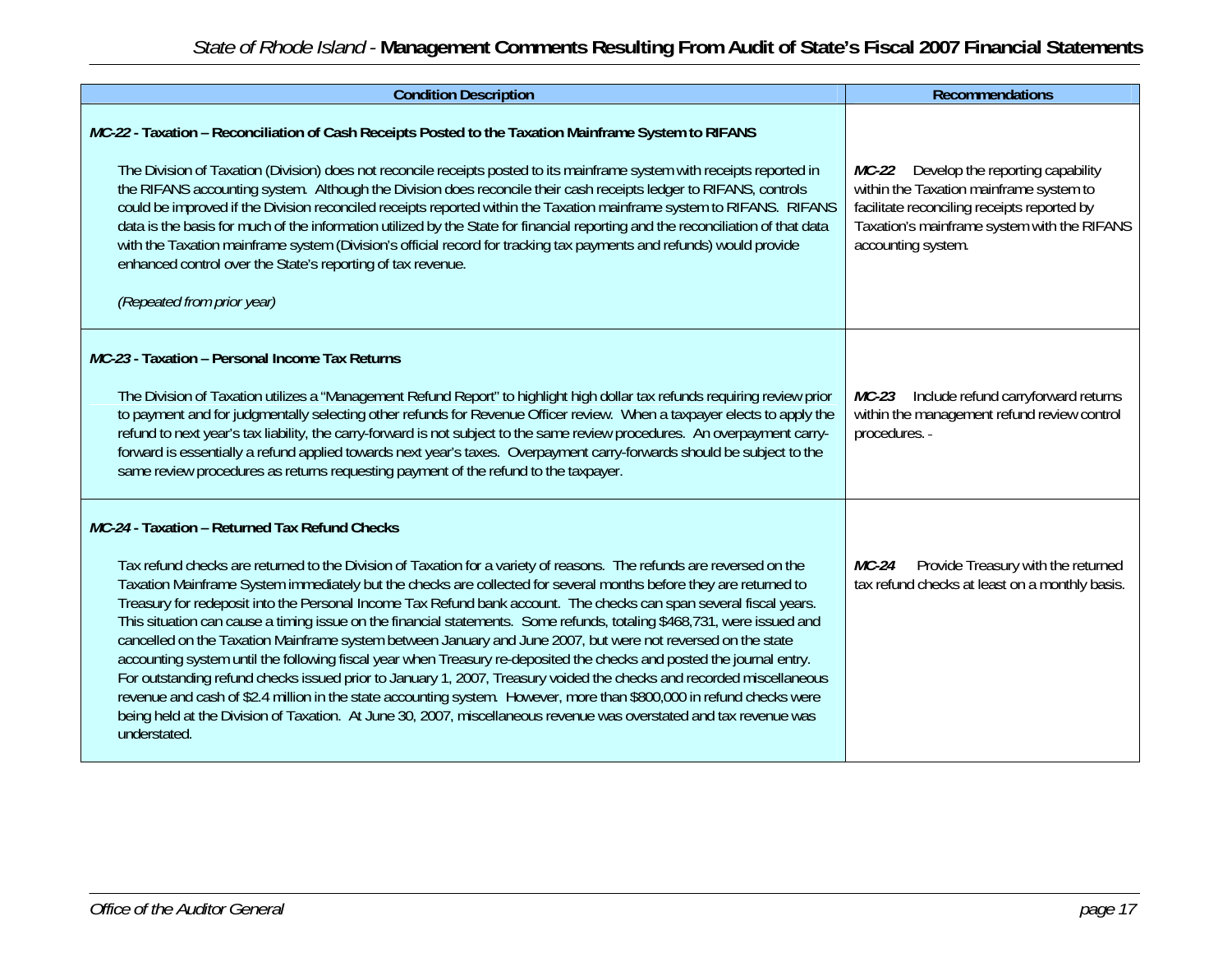| <b>Condition Description</b>                                                                                                                                                                                                                                                                                                                                                                                                                                                                                                                                                                                                                                                                                                                                                                                                                                                                                                                                                                                                         | <b>Recommendations</b>                                                                                                                                                                                                                                          |
|--------------------------------------------------------------------------------------------------------------------------------------------------------------------------------------------------------------------------------------------------------------------------------------------------------------------------------------------------------------------------------------------------------------------------------------------------------------------------------------------------------------------------------------------------------------------------------------------------------------------------------------------------------------------------------------------------------------------------------------------------------------------------------------------------------------------------------------------------------------------------------------------------------------------------------------------------------------------------------------------------------------------------------------|-----------------------------------------------------------------------------------------------------------------------------------------------------------------------------------------------------------------------------------------------------------------|
| MC-25 - Taxation - Taxes Receivable Balances<br>We found that the receivable balances reported on the Taxation Mainframe system at fiscal year end are not always<br>current. We found instances where the system reported a receivable balance but the taxpayers had made payments; the<br>taxpayer was deceased; the taxpayer was bankrupt; or the taxpayer received a refund instead. Although the Division<br>was aware of these situations before fiscal year end, the receivable balances were not adjusted prior to providing the<br>balances to the Office of Accounts and Control for financial reporting purposes.                                                                                                                                                                                                                                                                                                                                                                                                         | $MC-25$<br>Update accounts receivable<br>balances on a timely basis.                                                                                                                                                                                            |
| MC-26 - Allowance for Uncollectible Accounts - Department of Labor and Training (DLT)<br>During fiscal 2007, the State utilized collection data through fiscal 2006 to recalculate the allowance for uncollectible<br>Employment Security (ES), Temporary Disability Insurance (TDI), and Job Development Fund (JDF) taxes due from<br>employers at June 30, 2007. The State's recalculation was flawed due to the following reasons:<br>the calculation only considered the age of the receivable and did not consider its status (i.e., active,<br>$\Box$<br>receivership, bankrupt, etc.); and<br>removal of the previously included allowance for "unavailable" taxes for ES and JDF taxes resulted in a 20%<br>$\Box$<br>reduction in the allowance rate from 2006. No study of actual collection rates has been performed to determine<br>whether the reduced rate is accurate.<br>The State should correct its calculation of allowance percentages by addressing these issues for fiscal 2008.<br>(Repeated from prior year) | MC-26 Consider the classification of the<br>receivable amount and not only its age when<br>calculating the allowance for uncollectible<br>accounts. Consider a study of actual<br>collection rates in determining whether the<br>aging calculation is accurate. |
| MC-27 - Department of Health (DOH) - Contract Employees<br>The State has contracted with a vendor to provide contract workers at various state departments. Each department has<br>a purchase order and a requisition which identify the specific federal or state account where funds are budgeted for each<br>worker. When the contractor invoices are received, the expenditures are electronically posted to these accounts.<br>However, time sheets do not specifically identify the federal or state program where time was actually charged.<br>The State's written policy requires each department to retain copies of the time sheets to reconcile to contractor billings.<br>However, DOH has not consistently retained copies of the time sheets nor reconciled to the billings available on the State<br>Controller's website.                                                                                                                                                                                           | MC-27a Revise time sheets to identify the<br>specific federal or state program where time<br>was actually charged.<br>MC-27b Retain copies of time sheets and<br>reconcile to contractor billings. Identify and<br>resolve differences.                         |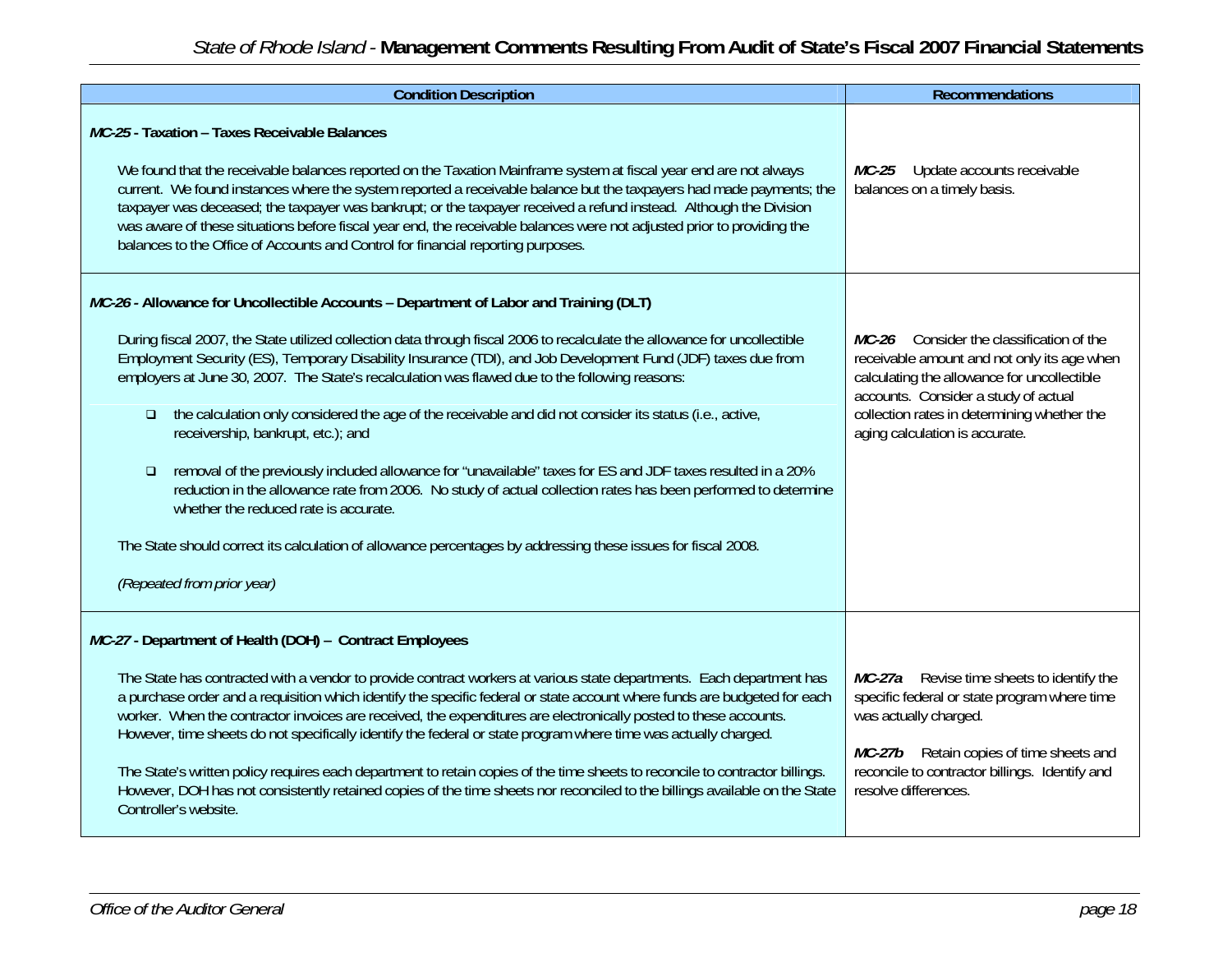| <b>Condition Description</b>                                                                                                                                                                                                                                                                                                                                                                                                                                                                                                                                                                                                                                                                                                                                                                                                                                                                                                                                                                                                                                                                                                                                                                                                             | <b>Recommendations</b>                                                                                                                                                                                     |
|------------------------------------------------------------------------------------------------------------------------------------------------------------------------------------------------------------------------------------------------------------------------------------------------------------------------------------------------------------------------------------------------------------------------------------------------------------------------------------------------------------------------------------------------------------------------------------------------------------------------------------------------------------------------------------------------------------------------------------------------------------------------------------------------------------------------------------------------------------------------------------------------------------------------------------------------------------------------------------------------------------------------------------------------------------------------------------------------------------------------------------------------------------------------------------------------------------------------------------------|------------------------------------------------------------------------------------------------------------------------------------------------------------------------------------------------------------|
| MC-28 - Cost Allocation of Capitol Police Expenditures Through the Central Utilities Fund<br>The Central Utilities Internal Service Fund was utilized to allocate Capitol Police expenditures to various State agencies.<br>As part of this process, certain Capitol Police personnel expenditures were charged directly through the recording of<br>payroll to the Central Utilities Fund. The State would then charge the respective departments within the General Fund for<br>their share of these costs. This allocation would charge the expenditures in the General Fund and record revenue in the<br>Central Utilities Fund as reimbursement for these personnel expenditures.<br>The State should employ a consistent allocation method to charge all Capitol Police expenditures to the various<br>departments and agencies that utilize their services. Further a separate internal service fund should be established, as<br>required, rather than utilizing the Central Utilities Fund.                                                                                                                                                                                                                                     | Develop a consistent methodology<br><i>MC-28</i><br>to charge Capitol Police personnel<br>expenditures to agencies utilizing their<br>services. Establish a separate internal service<br>fund as required. |
| MC-29 - Escrow Liability Account Reconciliations<br>In recent years, the State has improved its controls over escrow liability accounts by working with individual departments<br>to reconcile escrow accounts reported in RIFANS. During our audit, we noted that reconciliations still needed to be<br>conducted on the following escrow liability accounts:<br>Child Support Enforcement – all child support collections are deposited into this escrow account prior to being<br>$\Box$<br>disbursed. The Division of Child Support Enforcement within the Department of Human Services should<br>reconcile this account monthly to ensure that balances reported can be matched to underlying system<br>collections pending disbursement.<br>Court Collections – the State judiciary deposits all court collections into an escrow account at the time of<br>$\Box$<br>collection. These collections are subsequently transferred based on reports from the Judiciary's Banner System<br>that identifies the nature of the collections. The Judiciary should reconcile the outstanding balance in this<br>account to court system reports on a monthly basis to ensure that the amount reported in the account is fairly<br>stated. | Completely reconcile remaining<br>MC-29<br>escrow account balances to improve controls<br>over financial reporting.                                                                                        |
| The State should ensure that all escrow liability accounts are reconciled at the fiscal year-end to improve overall control<br>over financial reporting.                                                                                                                                                                                                                                                                                                                                                                                                                                                                                                                                                                                                                                                                                                                                                                                                                                                                                                                                                                                                                                                                                 |                                                                                                                                                                                                            |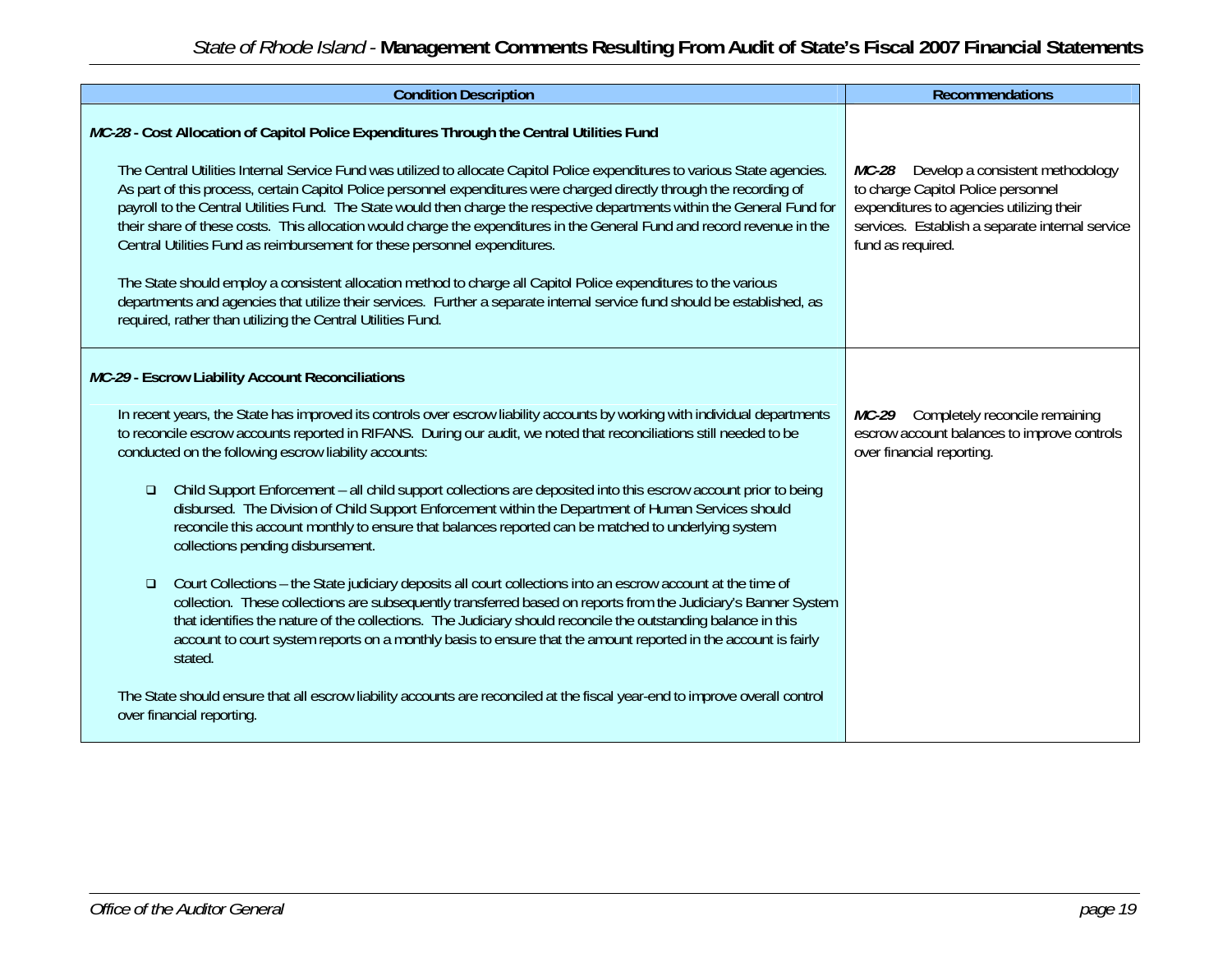| <b>Condition Description</b>                                                                                                                                                                                                                                                                                                                                                                                                                                                                     | <b>Recommendations</b>                                                                                                                             |
|--------------------------------------------------------------------------------------------------------------------------------------------------------------------------------------------------------------------------------------------------------------------------------------------------------------------------------------------------------------------------------------------------------------------------------------------------------------------------------------------------|----------------------------------------------------------------------------------------------------------------------------------------------------|
| MC-30 - Debt Management System - File Back-up Procedures                                                                                                                                                                                                                                                                                                                                                                                                                                         |                                                                                                                                                    |
| When a computer security incident or other unforeseen event occurs that results in a loss of application data, recovery<br>from the incident or event requires up-to-date file back-ups and proven methods of restoring the lost data. There should<br>be formal documentation offering quidance on the categorization, frequency, type, handling, storage and retention of<br>back-ups for all of the application's data.                                                                       | MC-30a Create end of month and fiscal year<br>end back-up files for the State's DBC debt<br>management system and retain on a two year<br>cycle.   |
| The State's debt management system ( <i>DBC Debt Manager</i> ) maintains an inventory of all outstanding bonded debt<br>including required debt service schedules. Back-up procedures have been established for data maintained within the<br>debt management system which include daily back-up on the server and transfer to a safe, off-site storage location. The<br>daily back- ups are currently on a four week rotation schedule with the Friday back-ups staying off-site for two weeks. | MC-30b Perform a review of existing DBC<br>back-up procedures to the quidelines included<br>in DoIT's IT Security Policy and Procedures<br>Manual. |
| Back-up procedures should be enhanced to include "archived copies" created for the end-of-month and fiscal year end<br>cycles. These files should be retained for two years.                                                                                                                                                                                                                                                                                                                     |                                                                                                                                                    |
| We also noted that documentation detailing all the operational procedures within the back-up process could be improved.<br>DoIT should perform a compliance review of the existing DBC back-up procedures and documentation and assess the<br>compliance with the established quidelines included in DolT's IT Security Policy and Procedures Manual.                                                                                                                                            |                                                                                                                                                    |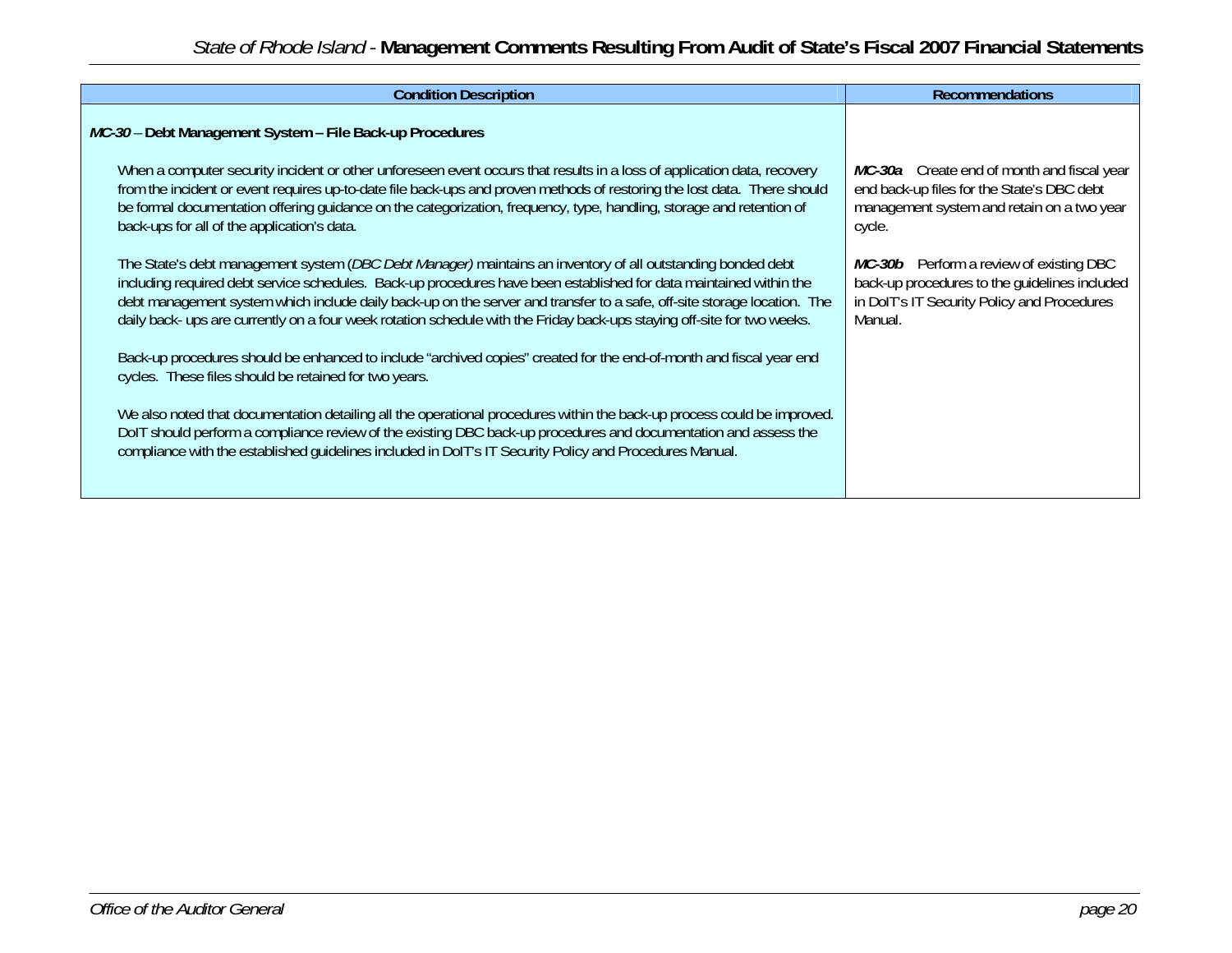*The following statements issued by the Governmental Accounting Standards Board (GASB) will impact the State's financial reporting beginning in Fiscal 2008 and subsequent years. Advance planning is important to ensure that required information is available to implement these new standards.* 

| <b>GASB Statement</b>                                                                                                                                              | <b>Description</b>                                                                                                                                                                                                                                                                                                                                                                                                                                                                                                                                                                                                           | <b>Effective Date</b>                                                                        | <b>Implementation Issues</b>                                                                                                                                                                                                                                                                                                                                                                                                                                                   |  |  |
|--------------------------------------------------------------------------------------------------------------------------------------------------------------------|------------------------------------------------------------------------------------------------------------------------------------------------------------------------------------------------------------------------------------------------------------------------------------------------------------------------------------------------------------------------------------------------------------------------------------------------------------------------------------------------------------------------------------------------------------------------------------------------------------------------------|----------------------------------------------------------------------------------------------|--------------------------------------------------------------------------------------------------------------------------------------------------------------------------------------------------------------------------------------------------------------------------------------------------------------------------------------------------------------------------------------------------------------------------------------------------------------------------------|--|--|
| Statement No. 45 -<br><b>Accounting and Financial</b><br><b>Reporting by Employers for</b><br><b>Postemployment Benefits Other</b><br><b>Than Pensions</b>         | This Statement establishes standards for the<br>measurement, recognition, and display of OPEB<br>expense/expenditures and related liabilities (assets),<br>note disclosures, and, if applicable, required<br>supplementary information (RSI) in the financial<br>reports of state and local governmental employers.<br>The basic purpose of this Statement is to require<br>accounting for OPEB in a manner similar to pension<br>benefits, which means reporting the costs related to<br>such benefits in the period in which the exchange<br>occurs in contrast to when the benefits are paid (often<br>many years later). | <b>Fffective for</b><br>periods beginning<br>after December<br>15, 2006.<br>Fiscal Year 2008 | This Statement will require the State to:<br>Recognize the cost of OPEB benefits<br>$\Box$<br>when the related services are received<br>by the employer.<br>Provide information about the actuarial<br>◻<br>accrued liabilities for promised benefits<br>associated with past services and<br>whether and to what extent those<br>benefits have been funded.<br>Provide information useful in assessing<br>$\Box$<br>potential demands on the employer's<br>future cash flows. |  |  |
| Statement No. 48 -<br><b>Sales and Pledges of Receivables</b><br>and Future Revenues and Intra-<br><b>Entity Transfers of Assets and</b><br><b>Future Revenues</b> | This Statement establishes certain criteria that<br>governments will use to ascertain whether the<br>proceeds derived from the sale or pledge of<br>receivables and future revenues should be reported as<br>revenue or as a liability. The criteria should be used<br>to determine the extent to which a transferor<br>government either retains or relinquishes control over<br>the receivables or future revenues. This statement<br>establishes that a transaction will be reported as a<br>collateralized borrowing unless the criteria indicating<br>that a sale has taken place are met.                              | <b>Effective for</b><br>periods beginning<br>after December<br>15, 2006.<br>Fiscal Year 2008 | This Statement will require the State to<br>consider its impact on the accounting and<br>disclosure requirements for the following types<br>of transactions:<br>Sales of future revenues such as those<br>$\Box$<br>associated with the Tobacco Settlement<br>Financing Corporation.<br>Pledged revenues, for instance, tax<br>□<br>revenues pledged for the repayment of<br>debt.                                                                                             |  |  |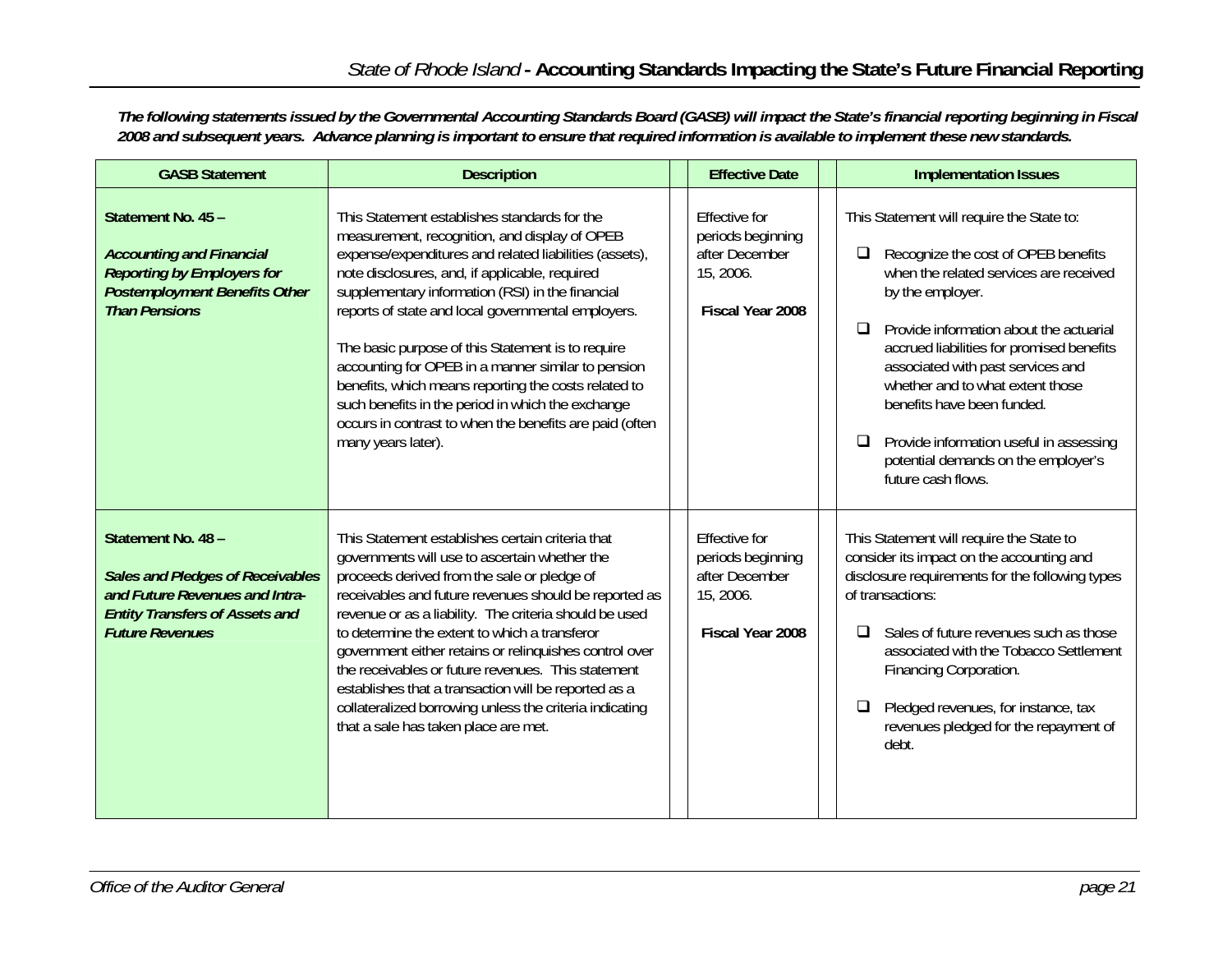| <b>GASB Statement Title</b>                                                                                               | <b>Description</b>                                                                                                                                                                                                                                                                                                                                                                                                                                                                                                                                                                                                                                                                                                                                                                                                                                                                                                    | <b>Effective Date</b>                                                                        | <b>Implementation Issues</b>                                                                                                                                                                                                                                                                                                                                                                                                                                                                                                                                                                                                           |
|---------------------------------------------------------------------------------------------------------------------------|-----------------------------------------------------------------------------------------------------------------------------------------------------------------------------------------------------------------------------------------------------------------------------------------------------------------------------------------------------------------------------------------------------------------------------------------------------------------------------------------------------------------------------------------------------------------------------------------------------------------------------------------------------------------------------------------------------------------------------------------------------------------------------------------------------------------------------------------------------------------------------------------------------------------------|----------------------------------------------------------------------------------------------|----------------------------------------------------------------------------------------------------------------------------------------------------------------------------------------------------------------------------------------------------------------------------------------------------------------------------------------------------------------------------------------------------------------------------------------------------------------------------------------------------------------------------------------------------------------------------------------------------------------------------------------|
| Statement No. 49 -<br><b>Accounting and Financial</b><br><b>Reporting for Pollution</b><br><b>Remediation Obligations</b> | This Statement addresses accounting and financial<br>reporting standards for pollution (including contamination)<br>remediation obligations, which are obligations to address<br>the current or potential detrimental effects of existing<br>pollution by participating in pollution remediation activities<br>such as site assessments and cleanups. The scope of<br>the document excludes pollution prevention or control<br>obligations with respect to current operations, and future<br>pollution remediation activities that are required upon<br>retirement of an asset, such as landfill closure and<br>postclosure care and nuclear power plant<br>decommissioning.                                                                                                                                                                                                                                          | <b>Effective for</b><br>periods beginning<br>after December<br>15, 2007.<br>Fiscal Year 2009 | This statement will require the State to determine<br>if any events or situations exist requiring its<br>involvement or potential involvement in pollution<br>remediation activities. If any one of five specified<br>obligating events (as described in the Statement)<br>occurs relating to the State's involvement of<br>pollution remediation activities, the State would be<br>required to estimate the components of expected<br>pollution remediation outlays and determine<br>whether outlays for those components should be<br>accrued as a liability or, if appropriate, capitalized<br>when goods or services are acquired. |
| Statement No. 50 -<br><b>Pension Disclosures - An</b><br><b>Amendment of GASB</b><br>Statements No. 25 and No. 27         | This Statement more closely aligns the financial reporting<br>requirements for pensions with those for other<br>postemployment benefits (OPEB) and, in doing so,<br>enhances information disclosed in the notes to financial<br>statements or presented as required supplementary<br>information (RSI). The reporting changes required by this<br>Statement amend applicable note disclosures and RSI<br>requirements of Statements No. 25, Financial Reporting<br>for Defined Benefit Pension Plans and Note Disclosures<br>for Defined Contribution Plans, and No. 27, Accounting<br>for Pensions by State and Local Government Employers<br>to conform with requirements of Statements No.43,<br>Financial Reporting for Postemployment Benefit Plans<br>Other Than Pension Plans, and No. 45 Accounting and<br><b>Financial Reporting by Employers for Postemployment</b><br><b>Benefits Other Than Pensions.</b> | <b>Effective for</b><br>periods beginning<br>after June 15,<br>2007.<br>Fiscal Year 2008     | This statement will require the State to consider<br>the additional required note disclosures and RSI<br>requirements in the preparation of the State<br>Comprehensive Annual Financial Report and the<br>financial statements of the Employee's Retirement<br>System. The State will also need to ensure that<br>all component units incorporate the additional<br>reporting requirements into their financial<br>statements.                                                                                                                                                                                                         |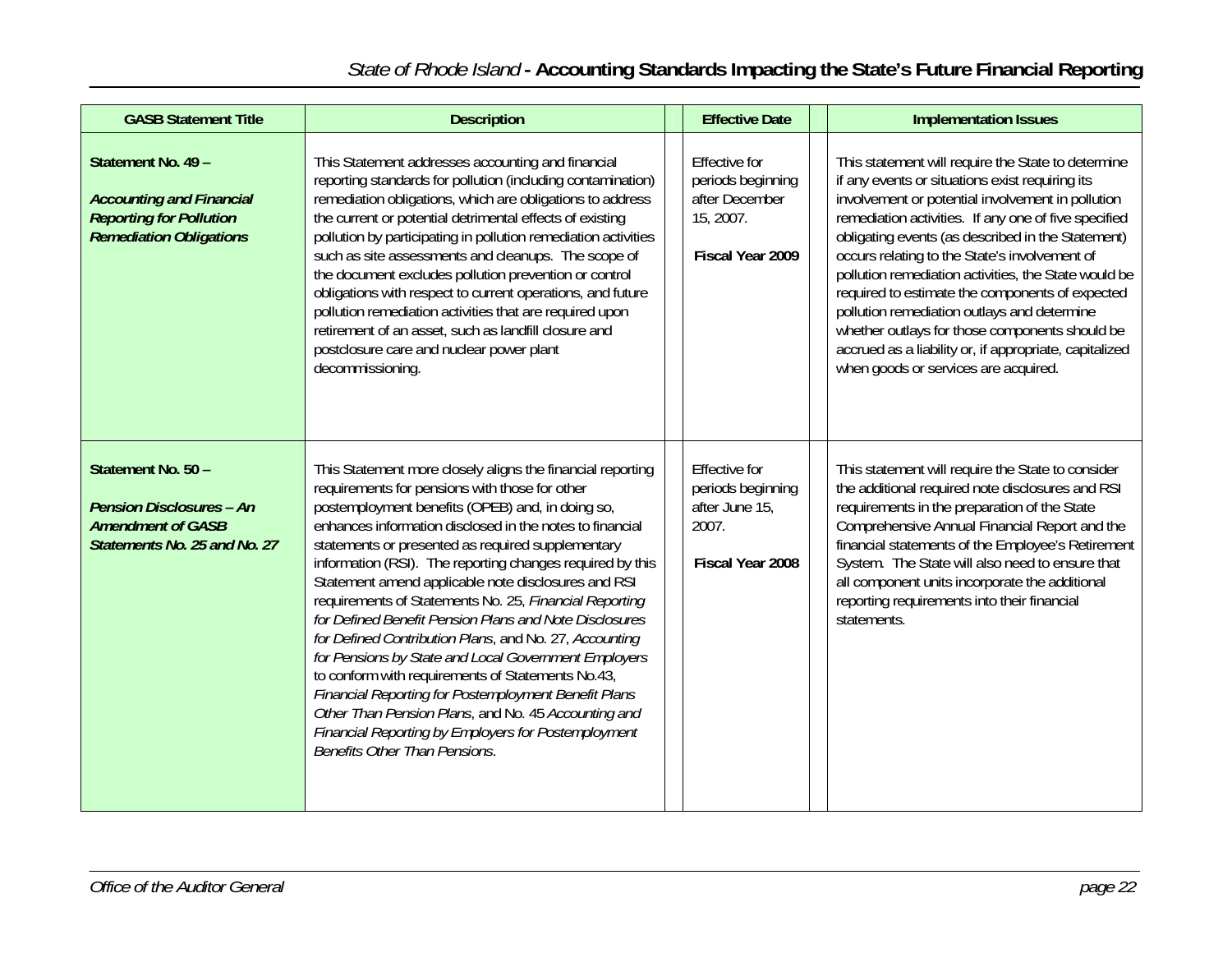# *State of Rhode Island* **- Accounting Standards Impacting the State's Future Financial Reporting**

| <b>GASB Statement Title</b>                                                                                  | <b>Description</b>                                                                                                                                                                                                                                                                                                                                                                                                                                                                                                                                           | <b>Effective Date</b>                                                                    |  | <b>Implementation Issues</b>                                                                                           |
|--------------------------------------------------------------------------------------------------------------|--------------------------------------------------------------------------------------------------------------------------------------------------------------------------------------------------------------------------------------------------------------------------------------------------------------------------------------------------------------------------------------------------------------------------------------------------------------------------------------------------------------------------------------------------------------|------------------------------------------------------------------------------------------|--|------------------------------------------------------------------------------------------------------------------------|
| Statement No. 51 -<br><b>Accounting and Financial</b><br><b>Reporting for Intangible Assets</b>              | This Statement provides financial reporting guidance for<br>the classification of intangible assets as capital assets.<br>This Statement includes guidance on recognizing and<br>amortizing intangible assets, as well as provides<br>guidance on determining the useful lives of identified<br>intangible assets. This guidance should be applied in<br>addition to the existing quidance for capital assets.                                                                                                                                               | <b>Effective for</b><br>periods beginning<br>after June 15,<br>2009.<br>Fiscal Year 2010 |  | This Statement will provide additional financial<br>reporting guidance applicable to the State's<br>intangible assets. |
| Statement No. 52 -<br><b>Land and Other Real Estate</b><br><b>Held as Investment by</b><br><b>Endowments</b> | This Statement establishes consistent standards for the<br>reporting of land and other real estate held as<br>investments by essentially similar entities. It requires<br>endowments to report their land and other real estate<br>investments at fair value. Governments also are required<br>to report the changes in fair value as investment income<br>and to disclose the methods and significant assumptions<br>employed to determine fair value and other information<br>that they currently present for other investments reported<br>at fair value. | <b>Effective for</b><br>periods beginning<br>after June 15,<br>2008.<br>Fiscal Year 2009 |  | This statement should not have a significant<br>impact on the State's financial reporting.                             |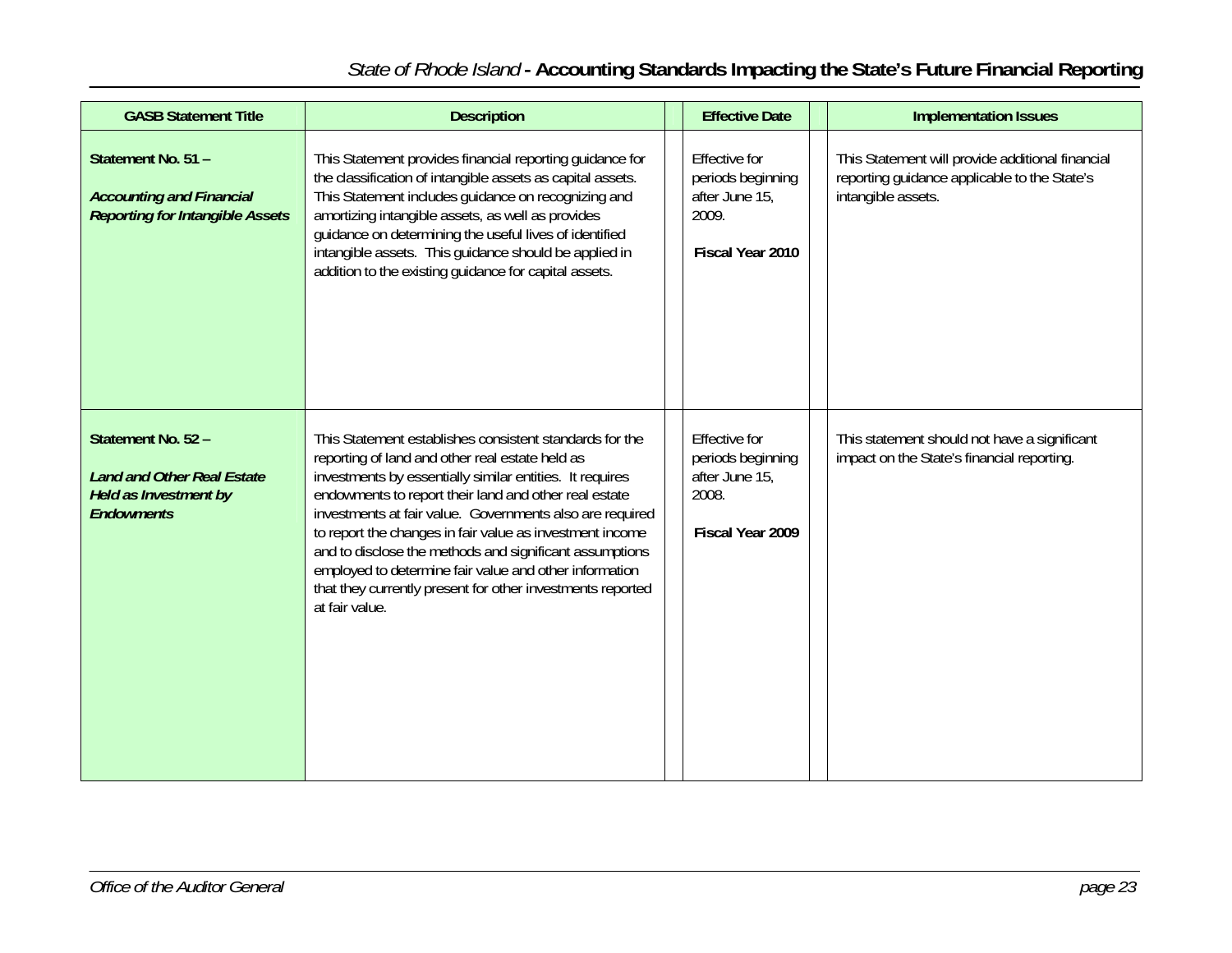The following corrective action plan was developed by the State's management in response to our management comments.

|         | <b>Action Planned</b>                                                                                                                                                                                                                                                                                                                                                                                                                                                                                                                                                                                                        | Contact<br>Person(s)                                                                                 | Planned<br>Completion<br><b>Date</b> |
|---------|------------------------------------------------------------------------------------------------------------------------------------------------------------------------------------------------------------------------------------------------------------------------------------------------------------------------------------------------------------------------------------------------------------------------------------------------------------------------------------------------------------------------------------------------------------------------------------------------------------------------------|------------------------------------------------------------------------------------------------------|--------------------------------------|
| $MC-1$  | The Office of Accounts and Control will establish a policy to mitigate fraud risk<br>factors.                                                                                                                                                                                                                                                                                                                                                                                                                                                                                                                                | Marc Leonetti,<br><b>State Controller</b>                                                            | December 31,<br>2008                 |
| $MC-2$  | This issue has been addressed. The FY2008 revised and FY2009 budget<br>documents include a column with the fund/agency displayed so that it can be<br>identified (See FY2009 Technical Appendix). The budget is uploaded into the<br>RIFANS system in accordance with those fund designations. RIFANS can<br>produce reports using the fund designation so the data is available. Article One,<br>which contains the legal appropriations, is not presented by fund, as it represents<br>a program budget and may include spending from several funds in one agency.                                                         | Rosemary Booth-<br>Gallogly, Budget<br>Officer                                                       | N/A                                  |
| MC-3a   | The Department of Administration (DOA) has corrected the known issues<br>identified within the process and continues to monitor for accuracy. DOA<br>concurs that the complexity of the process increases the risk of error and would<br>prefer utilizing internal service funds as suggested in 3b.                                                                                                                                                                                                                                                                                                                         | Bernard Lane,<br>Administrator,<br>Financial<br>Management                                           | N/A                                  |
| $MC-3b$ | The Budget Office is very much in favor of using internal service funds. The<br>FY2010 budget could be presented that way, but since it involves numerous<br>changes in appropriations from DOA to other agencies, we would not make this<br>change unless there was an agreement with the Legislature.                                                                                                                                                                                                                                                                                                                      | Rosemary Booth-<br>Gallogly, Budget<br>Officer                                                       |                                      |
| $MC-4$  | Bond referenda approved by the General Assembly and ultimately the voters<br>determines how bond proceeds can be used. Authorized uses may include<br>expenditures for non-capital assets, such as building maintenance, equipment,<br>grants to community agencies, etc. As new requests for bond authorizations are<br>submitted, the Budget Office makes every effort to limit approvals to those that<br>are for the acquisition of capital assets or transfers the project to the Rhode<br>Island Capital Plan Fund. However, the General Assembly can also approve<br>bond referenda that do not meet this definition. | Rosemary Booth-<br>Gallogly, Budget<br>Officer                                                       | N/A                                  |
| MC-5a   | The ability to centralize this review function and increase staff is subject to<br>budgetary constraints.                                                                                                                                                                                                                                                                                                                                                                                                                                                                                                                    | Marc Leonetti,<br><b>State Controller</b>                                                            | N/A                                  |
| MC-5b   | The Office of Accounts and Control will work to establish a database related to<br>sub-recipient entities that receive State and/or federal grant funding.                                                                                                                                                                                                                                                                                                                                                                                                                                                                   |                                                                                                      | December 31,<br>2008                 |
| MC-6    | The Office of Accounts and Control will facilitate a discussion with the necessary<br>parties regarding a Direct Deposit requirement.                                                                                                                                                                                                                                                                                                                                                                                                                                                                                        | Marc Leonetti,<br><b>State Controller</b>                                                            | December 31.<br>2008                 |
| $MC-7$  | Treasury disagrees with this recommendation. This recommendation would<br>require that Treasury (1) track all expenditures for all agencies administering a<br>federal program, and (2) accurately determine which expenditures are eligible for<br>federal reimbursement under each federal program. This would require<br>significant additional resources at Treasury. The expertise to make these<br>determinations rests with each agency, and the responsibility to request timely<br>drawdown of federal funds and complete the associated journal entry for the<br>receipt should remain at the agency level.        | Mark A. Dingley,<br>Chief Legal<br>Counsel/Chief of<br>Staff - Office of<br>the General<br>Treasurer | N/A                                  |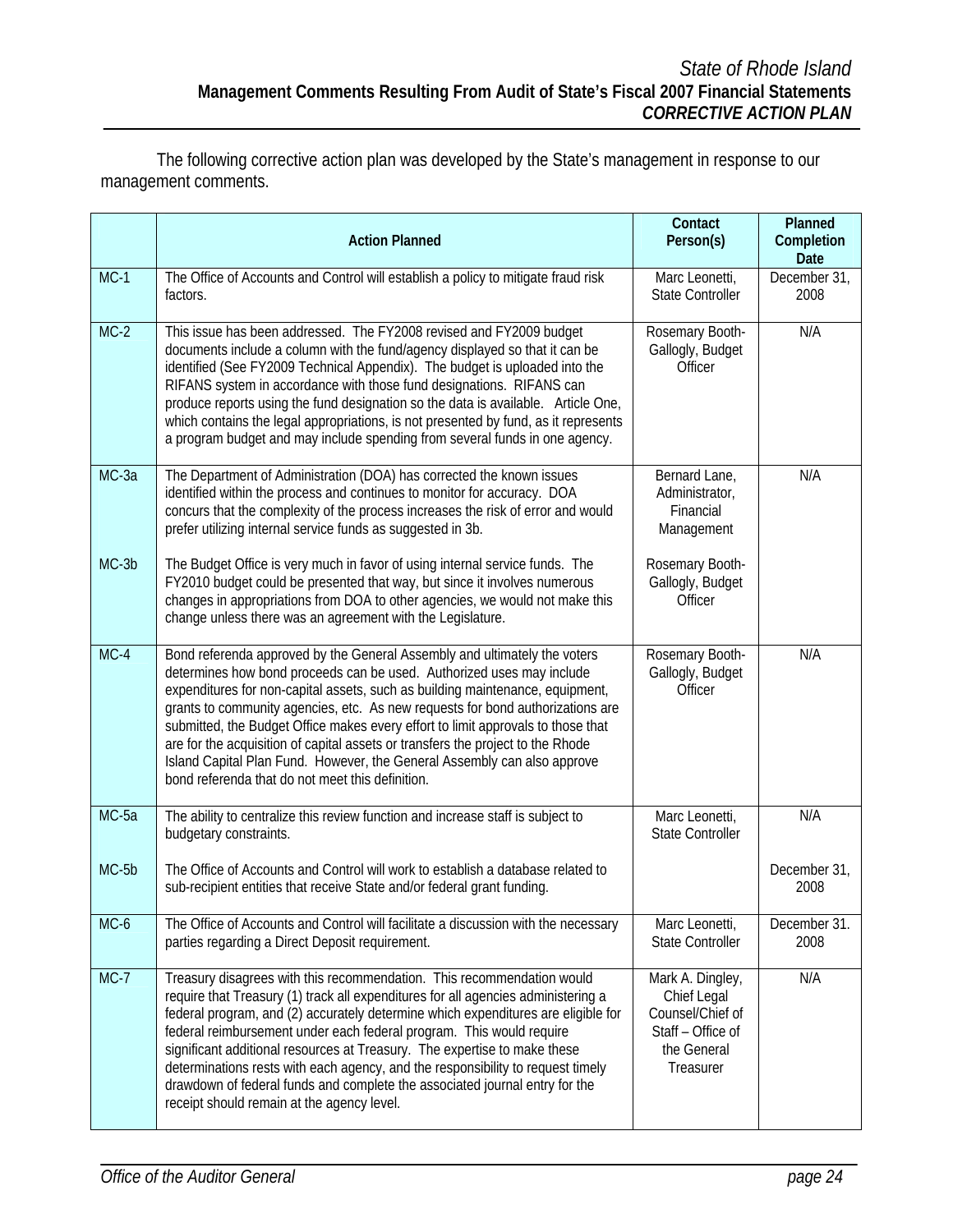|               | <b>Action Planned</b>                                                                                                                                                                                                                                                                                                                                                                                                                                                                                                                                                                                                                                                                                                                                                                                                                                                                                                                                                                                                                                                                                                                                                                                                                                                                                                                                                                                                                                                 | Contact<br>Person(s)                                                                                 | Planned<br>Completion        |
|---------------|-----------------------------------------------------------------------------------------------------------------------------------------------------------------------------------------------------------------------------------------------------------------------------------------------------------------------------------------------------------------------------------------------------------------------------------------------------------------------------------------------------------------------------------------------------------------------------------------------------------------------------------------------------------------------------------------------------------------------------------------------------------------------------------------------------------------------------------------------------------------------------------------------------------------------------------------------------------------------------------------------------------------------------------------------------------------------------------------------------------------------------------------------------------------------------------------------------------------------------------------------------------------------------------------------------------------------------------------------------------------------------------------------------------------------------------------------------------------------|------------------------------------------------------------------------------------------------------|------------------------------|
| $MC-8$        | Guidelines will be developed to limit the use of the "return to agency" code.                                                                                                                                                                                                                                                                                                                                                                                                                                                                                                                                                                                                                                                                                                                                                                                                                                                                                                                                                                                                                                                                                                                                                                                                                                                                                                                                                                                         | Marc Leonetti,<br><b>State Controller</b>                                                            | Date<br>December 31,<br>2008 |
| $MC-9$        | Treasurer Caprio has continued to enhance the practices at Treasury for<br>preservation of principal. During his administration Treasury has done a<br>thorough review of the soundness of all deposits. None of our deposits are<br>invested in any mortgage backed or asset backed securities. All of our money<br>market funds are 100% invested in Government and US Agency Securities<br>backed by the full faith and credit of the US Government. Further, we review our<br>positions and vendors daily for any potential market affectations, and do a<br>monthly review with Standard & Poors and Moody's, and a quarterly review of<br>the financial statements of the banks/broker dealers. From the banking<br>perspective the additional cost of collateral on deposits will result in lower returns<br>and additional fees. Not all banks have access to collateral, meaning we may<br>not be able to use some of our local banks. But, the bottom line is that Treasury<br>feels that our investment and deposit guidelines adequately preserve our capital<br>and when there is even the slightest issue of credit worthiness of an institution,<br>we place them on hold. Lastly, because of our dealing with the State's operating<br>funds and the need for liquidity, none of our investments extend very far in<br>duration, with an average maturity of 7 days or less, and a large share of funds<br>are in Money Markets with daily liquidity. | Mark A. Dingley,<br>Chief Legal<br>Counsel/Chief of<br>Staff - Office of<br>the General<br>Treasurer | N/A                          |
| <b>MC-10a</b> | The Office of Accounts and Control will review the request to archive the direct<br>deposit file. However, the source file for direct deposit information is currently<br>archived on a bi-weekly basis.                                                                                                                                                                                                                                                                                                                                                                                                                                                                                                                                                                                                                                                                                                                                                                                                                                                                                                                                                                                                                                                                                                                                                                                                                                                              | Marc Leonetti,<br><b>State Controller</b>                                                            | December 31,<br>2008         |
| $MC-10b$      | Reconciliation documentation will be retained effective July 1, 2008.                                                                                                                                                                                                                                                                                                                                                                                                                                                                                                                                                                                                                                                                                                                                                                                                                                                                                                                                                                                                                                                                                                                                                                                                                                                                                                                                                                                                 | Peter Keenan,<br>Associate<br>Controller                                                             | July 1, 2008                 |
| $MC-11$       | The Department of Human Services has reviewed the specific recommendations<br>to further refine the data underlying the claims liability estimation process. The<br>department will coordinate with the claims processor and request the suggested<br>data reports and modifications to existing reports. This data will be incorporated<br>into the claims liability estimation process unless it impacts the department's<br>ability to comply with the established deadline for submission.                                                                                                                                                                                                                                                                                                                                                                                                                                                                                                                                                                                                                                                                                                                                                                                                                                                                                                                                                                        | Tim McCormick,<br><b>Chief Financial</b><br>Officer                                                  | July 31, 2008                |
| $MC-12$       | The Office of Accounts and Control has researched the capabilities of the<br>recently implemented software and learned that there is the capability to amortize<br>premiums and discounts using the outstanding principal method. We have<br>adopted this method which we believe is preferable to the straight line method<br>and will use it consistently in the future. We have asked the software vendor if<br>they plan to enhance the software by adding the effective interest rate method of<br>amortization and they indicated that this is not planned.                                                                                                                                                                                                                                                                                                                                                                                                                                                                                                                                                                                                                                                                                                                                                                                                                                                                                                     | Peter Keenan,<br>Associate<br>Controller                                                             | N/A                          |
| <b>MC-13</b>  | Settlements are made on a monthly basis except: (a) when cash flow<br>considerations prevent this or (b) during the 2 months immediately following year<br>end when the closing process impedes the settlement of interfund balances. We<br>will assess the current process in an effort to remove barriers to settling each<br>month.                                                                                                                                                                                                                                                                                                                                                                                                                                                                                                                                                                                                                                                                                                                                                                                                                                                                                                                                                                                                                                                                                                                                | Peter Keenan,<br>Associate<br>Controller                                                             | December 31,<br>2008         |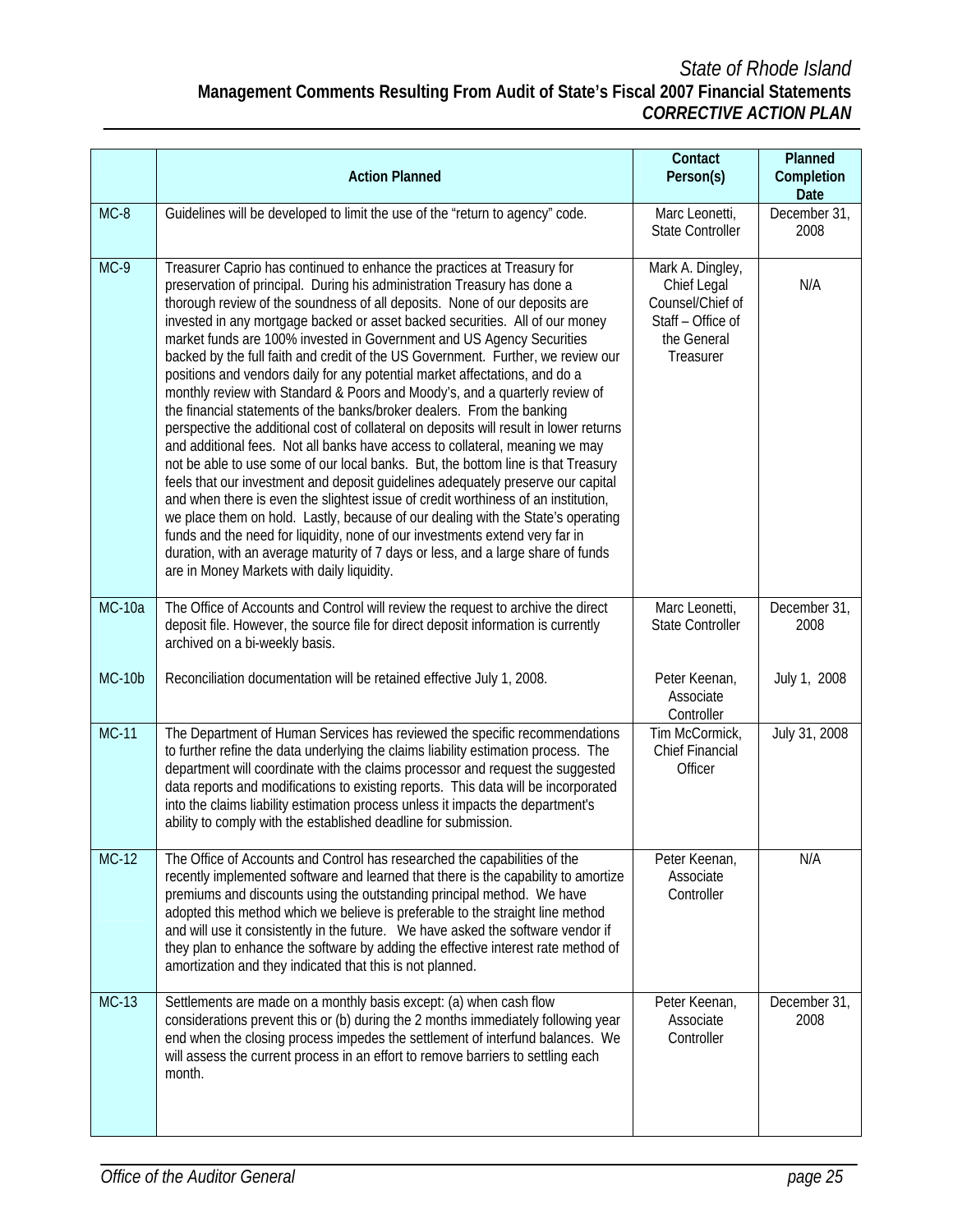|               | <b>Action Planned</b>                                                                                                                                                                                                                                                                                                                                                                                                                                                                                                                                                                                                                                                                                                                                                                                                                                                                                                                                                                                                                  | Contact<br>Person(s)                                                                                 | Planned<br>Completion |
|---------------|----------------------------------------------------------------------------------------------------------------------------------------------------------------------------------------------------------------------------------------------------------------------------------------------------------------------------------------------------------------------------------------------------------------------------------------------------------------------------------------------------------------------------------------------------------------------------------------------------------------------------------------------------------------------------------------------------------------------------------------------------------------------------------------------------------------------------------------------------------------------------------------------------------------------------------------------------------------------------------------------------------------------------------------|------------------------------------------------------------------------------------------------------|-----------------------|
|               |                                                                                                                                                                                                                                                                                                                                                                                                                                                                                                                                                                                                                                                                                                                                                                                                                                                                                                                                                                                                                                        |                                                                                                      | Date                  |
| <b>MC-14</b>  | The assessed fringe rate will be reviewed to include a provision for military leave.                                                                                                                                                                                                                                                                                                                                                                                                                                                                                                                                                                                                                                                                                                                                                                                                                                                                                                                                                   | Marc Leonetti,<br><b>State Controller</b>                                                            | December 31,<br>2008  |
| $MC-15$       | The majority of agencies currently utilize the web based reports rather than the<br>Oracle standard reports due to the ability to export data and ease of use. As a<br>result, the recommendation can not be implemented without providing an<br>alternative reporting option. A working group will be established to review<br>reporting alternatives and related costs.                                                                                                                                                                                                                                                                                                                                                                                                                                                                                                                                                                                                                                                              | Marc Leonetti,<br><b>State Controller</b>                                                            | June 30, 2009         |
| $MC-16$       | We will explore presenting a more condensed budgetary comparison schedule in<br>the CAFR and a separate document that replicates the detail in the enacted<br>budget.                                                                                                                                                                                                                                                                                                                                                                                                                                                                                                                                                                                                                                                                                                                                                                                                                                                                  | Peter Keenan,<br>Associate<br>Controller                                                             | March 31,<br>2009     |
| $MC-17$       | Treasury's research has indicated that the additional Oracle module necessary<br>for automated cash reconciliation would require \$1,000,000 annually for licensing<br>and maintenance with potential personnel savings of less than \$150,000 per<br>year. Treasury does not feel that this would be a prudent general fund<br>expenditure under current budgetary constraints.                                                                                                                                                                                                                                                                                                                                                                                                                                                                                                                                                                                                                                                       | Mark A. Dingley,<br>Chief Legal<br>Counsel/Chief of<br>Staff - Office of<br>the General<br>Treasurer | N/A                   |
| $MC-18$       | The Division of Taxation is in the process of implementing a data warehouse<br>which will create an environment where all information used by the Division of<br>Taxation is centralized and standardized with updates to the data from a variety<br>of data sources. Once the system is functional, Taxation will have the ability to<br>match business tax returns from different systems to identify noncompliance and<br>non-filing.                                                                                                                                                                                                                                                                                                                                                                                                                                                                                                                                                                                               | David Sullivan,<br>Tax Administrator                                                                 | June 1, 2009          |
| <b>MC-19</b>  | A periodic report of taxpayers remitting more than \$600 per quarter would assist<br>in identifying those whose filing frequency should be changed. However,<br>personnel would be needed to review the report, contact taxpayers, update the<br>record, and send notifications, along with new forms. Alternatively, we could do<br>an automatic filing frequency change before the annual booklet update. An<br>automated notice to the taxpayers could be sent 60-90 days in advance of the<br>booklet mailings. These updates could be based upon a 12 month filing average.                                                                                                                                                                                                                                                                                                                                                                                                                                                       | Mike Derham,<br>Chief Revenue<br>Agent                                                               | Tax Year<br>2009      |
| <b>MC-20</b>  | The W-3s are filed during peak income tax season and have been historically<br>given a low priority in comparison to entering and processing income tax refunds<br>in a timely manner in order to avoid payment of interest. Processing the W-3s is<br>somewhat labor intensive since the W-2s must be stripped from the W-3's and<br>then batched, boxed and recorded on the mainframe. The W-3s are also<br>batched and entered manually onto the mainframe system. After all of the W-3s<br>are entered, a report is run with overpayment/underpayment. There is only one<br>Agent assigned to work the report. That Agent, during peak income tax season,<br>also works with the mailroom to identify payments received without forms,<br>handles all of the withholding refund requests and corrections to the mainframe<br>associated with those refunds, acts as the point of contact for payroll companies<br>and employers with withholding tax questions. Unfortunately, this is a staffing<br>problem from start to finish. | Mike Derham,<br>Chief Revenue<br>Agent                                                               | N/A                   |
| <b>MC-21a</b> | The Division of Taxation has already established a distinct code to identify this<br>type of transactions.                                                                                                                                                                                                                                                                                                                                                                                                                                                                                                                                                                                                                                                                                                                                                                                                                                                                                                                             | David Sullivan,<br>Tax Administrator                                                                 | August 1,<br>2008     |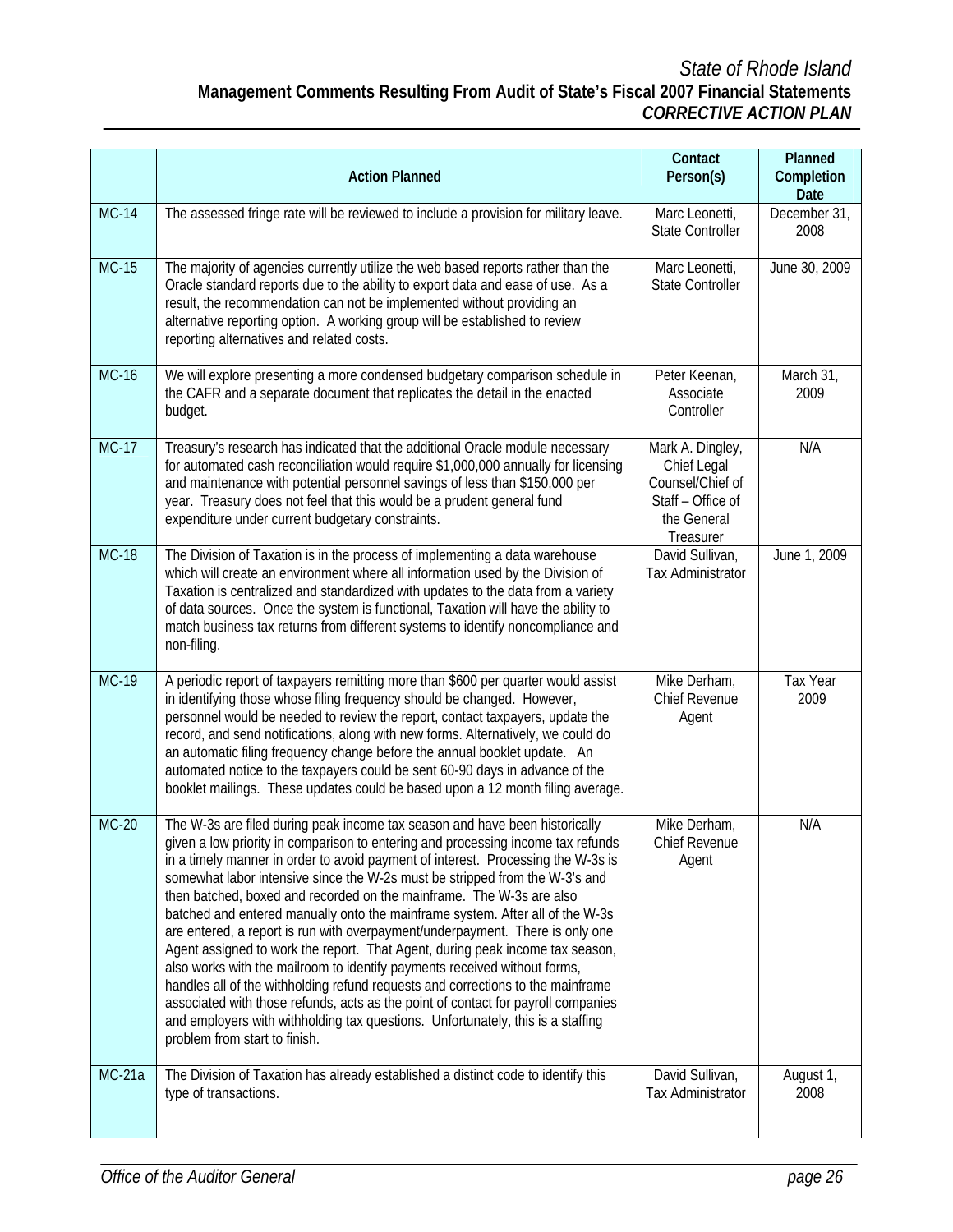|               | <b>Action Planned</b>                                                                                                                                                                                                                                                                                                                                                                                                                                                                                                                                                                                                                                                                                                                                                                                                                                                                                                                                                                           | Contact<br>Person(s)                                                    | Planned<br>Completion<br>Date |
|---------------|-------------------------------------------------------------------------------------------------------------------------------------------------------------------------------------------------------------------------------------------------------------------------------------------------------------------------------------------------------------------------------------------------------------------------------------------------------------------------------------------------------------------------------------------------------------------------------------------------------------------------------------------------------------------------------------------------------------------------------------------------------------------------------------------------------------------------------------------------------------------------------------------------------------------------------------------------------------------------------------------------|-------------------------------------------------------------------------|-------------------------------|
| $MC-21b$      | The collection section will take a closer look at all delinquent accounts to<br>determine if the accounts are uncollectible.                                                                                                                                                                                                                                                                                                                                                                                                                                                                                                                                                                                                                                                                                                                                                                                                                                                                    |                                                                         |                               |
| $MC-22$       | Cash receipts are currently reconciled to the batch counter generated in primary<br>processing. Those batch counters are the record of the batches added to the<br>batch inventory system on the mainframe. When an operator opens a batch, it<br>updates the batch status on the inventory system. If an operator closes a batch<br>out of balance, the difference should be noted on the batch cover sheet. For<br>example, this happens when an item is put into the wrong system i.e. sales<br>payment in a withholding batch. Other than reviewing batch inventory on a<br>schedule to ensure that all batches are processed timely, which would require a<br>full time position, it would be next to impossible to actually reconcile the<br>mainframe to the cash receipts utilizing the current tax systems. A fully<br>integrated system would, most likely, have to be developed and installed. The<br>cost of such a system has historically been determined to be cost prohibitive. | Mike Derham,<br><b>Chief Revenue</b><br>Agent                           | N/A                           |
| $MC-23$       | This change will require substantial programming changes to the personal<br>income tax mainframe systems. A request will be submitted to DoIT, but this<br>request may not be top priority and may not be completed within the near future.                                                                                                                                                                                                                                                                                                                                                                                                                                                                                                                                                                                                                                                                                                                                                     | David Sullivan,<br><b>Tax Administrator</b>                             | N/A                           |
| $MC-24$       | Procedure has already been changed to send "redeposit" back to Treasury on a<br>more frequent basis.                                                                                                                                                                                                                                                                                                                                                                                                                                                                                                                                                                                                                                                                                                                                                                                                                                                                                            | Mike Derham,<br><b>Chief Revenue</b><br>Agent                           | N/A                           |
| $MC-25$       | Receivable balances are updated prior to the mailing of all delinquency notices.<br>Taxation will submit a request with DoIT to change the mainframe programs to<br>update receivable balances either monthly or more frequently. This request may<br>not be top priority and may not be completed within the near future.                                                                                                                                                                                                                                                                                                                                                                                                                                                                                                                                                                                                                                                                      | David Sullivan,<br>Tax Administrator                                    |                               |
| $MC-26$       | The calculation of the allowance for uncollectible accounts will be adjusted to<br>reflect a more appropriate write-off percentage for bankrupt and receivership<br>status accounts. We will also obtain historical write-off data to further validate<br>the appropriateness of the allowance percentages.                                                                                                                                                                                                                                                                                                                                                                                                                                                                                                                                                                                                                                                                                     | Peter Keenan,<br>Associate<br>Controller                                | September 30,<br>2008         |
| <b>MC-27a</b> | Management believes that since the 1) purchase order contains the appropriate<br>Federal or State account, and 2) the funding type is linked to an actual position, a<br>revision to the time sheet to include funding type may not add value. Alternative<br>changes to the time card will be researched.                                                                                                                                                                                                                                                                                                                                                                                                                                                                                                                                                                                                                                                                                      | Marc Leonetti,<br><b>State Controller</b>                               | N/A                           |
| <b>MC 27b</b> | The Department of Health checks the hours worked for each contracted<br>employee and ensures the hours do not exceed the budgeted amount. The<br>Department will work to maintain appropriate documentation related to the<br>process.                                                                                                                                                                                                                                                                                                                                                                                                                                                                                                                                                                                                                                                                                                                                                          | Doug Axelsen,<br>Chief Financial<br>Officer,<br>Department of<br>Health | September 30,<br>2008         |
| <b>MC-28</b>  | A separate internal service fund for capitol police services that are billed to<br>agencies will be established.                                                                                                                                                                                                                                                                                                                                                                                                                                                                                                                                                                                                                                                                                                                                                                                                                                                                                | Peter Keenan,<br>Associate<br>Controller                                | July 31, 2008                 |
| MC-29         | We will work with the two agencies responsible for the reconciliation of Child<br>Support and Court escrow accounts to insure that these accounts are reconciled<br>to subsidiary records on a regular basis. In both cases modifications to<br>subsidiary accounting systems at the respective agencies may be required.                                                                                                                                                                                                                                                                                                                                                                                                                                                                                                                                                                                                                                                                       | Peter Keenan,<br>Associate<br>Controller                                | December 31,<br>2008          |